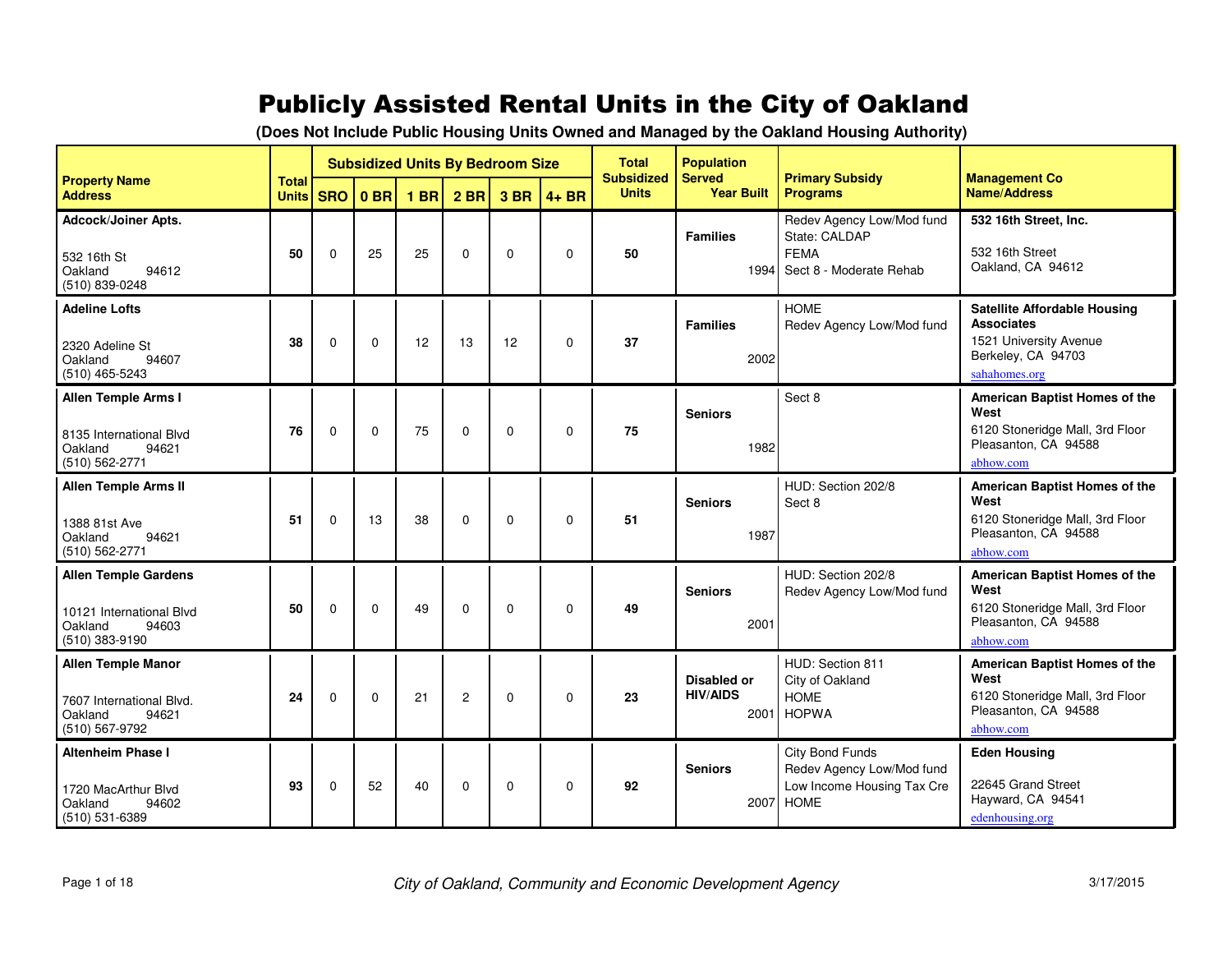|                                                                                                       |                              |              | <b>Subsidized Units By Bedroom Size</b> |                 |                 |              |             | <b>Total</b><br><b>Subsidized</b> | <b>Population</b><br><b>Served</b>  | <b>Primary Subsidy</b>                                                                                | <b>Management Co</b>                                                                                                      |
|-------------------------------------------------------------------------------------------------------|------------------------------|--------------|-----------------------------------------|-----------------|-----------------|--------------|-------------|-----------------------------------|-------------------------------------|-------------------------------------------------------------------------------------------------------|---------------------------------------------------------------------------------------------------------------------------|
| <b>Property Name</b><br><b>Address</b>                                                                | <b>Total</b><br><b>Units</b> | <b>SRO</b>   | 0 <sub>BR</sub>                         | 1 <sub>BR</sub> | 2 <sub>BR</sub> | 3 BR         | $4 + BR$    | <b>Units</b>                      | <b>Year Built</b>                   | <b>Programs</b>                                                                                       | <b>Name/Address</b>                                                                                                       |
| <b>Altenheim Phase II</b><br>1720 MacArthur Blvd<br>94602<br>Oakland                                  | 81                           | $\mathbf{0}$ | $\overline{7}$                          | 73              | $\mathbf 0$     | $\mathbf{0}$ | $\mathbf 0$ | 80                                | <b>Seniors</b>                      | Low Income Housing Tax Cre<br>Redev Agency Low/Mod fund<br>State: MHP<br>2010 Fed Home Loan Bank: AHP | <b>Eden Housing</b><br>22645 Grand Street<br>Hayward, CA 94541<br>edenhousing.org                                         |
| <b>Aztec Hotel</b><br>583-587 8th St<br>Oakland<br>94612<br>$(510)$ 208-5117                          | 58                           | 58           | $\Omega$                                | $\mathbf 0$     | $\Omega$        | $\Omega$     | $\mathbf 0$ | 58                                | <b>Residential</b><br>Hotel<br>1993 | Redev Agency Low/Mod fund<br>State: CHRP-R<br><b>FEMA</b>                                             | <b>Operation Dignity</b><br>160 Franklin St #103<br>Oakland, CA 94607<br>operationdignity.org                             |
| <b>Bancroft Senior Homes</b><br>5636 Bancroft Ave<br>Oakland<br>94605<br>$(510) 534 - 4000$           | 61                           | $\Omega$     | $\Omega$                                | 60              | $\mathbf 0$     | $\mathbf 0$  | $\Omega$    | 60                                | <b>Seniors</b><br>2001              | <b>HOME</b><br>HUD: Section 202/8<br>City of Oakland                                                  | <b>Christian Church Homes</b><br>303 Hegenberger Rd., Suite 201<br>Oakland, CA 94621<br>cchnc.org                         |
| Baywood<br>225 41st St<br>Oakland<br>94611<br>(510) 428-2255                                          | 77                           | $\Omega$     | 5                                       | 72              | $\mathbf 0$     | $\mathbf 0$  | $\Omega$    | 76                                | <b>Seniors</b><br>1981              | Sect 8                                                                                                | <b>Terracorp Inc</b><br>1043 stuart street, ste. 220<br>lafayette, CA 94549<br>terracorpinc.com                           |
| <b>Beth Asher</b><br>3649 Dimond<br>Oakland<br>94602<br>$(510) 530 - 4091$                            | 50                           | $\mathbf 0$  | 34                                      | 16              | $\mathbf 0$     | $\mathbf 0$  | $\mathbf 0$ | 50                                | <b>Seniors</b><br>1971              | HUD: Section 236<br>Sect 8 - LMSA                                                                     | <b>Satellite Affordable Housing</b><br><b>Associates</b><br>1521 University Avenue<br>Berkeley, CA 94703<br>sahahomes.org |
| <b>Beth Eden</b><br>1100 Market St<br>Oakland<br>94607<br>(510) 832-2249                              | 54                           | $\Omega$     | $\Omega$                                | 54              | $\Omega$        | $\mathbf 0$  | $\Omega$    | 54                                | <b>Seniors</b><br>1975              | Sect 8 - LMSA                                                                                         | <b>Christian Church Homes</b><br>303 Hegenberger Rd., Suite 201<br>Oakland, CA 94621<br>cchnc.org                         |
| <b>Bishop Nichols Senior Housing</b><br>(Downs)<br>1027 62nd St<br>Oakland<br>94608<br>(510) 923-0744 | 17                           | $\mathbf{0}$ | $\Omega$                                | 16              | $\Omega$        | $\mathbf{0}$ | $\mathbf 0$ | 16                                | <b>Seniors</b><br>2003              | <b>HOMF</b>                                                                                           | <b>Christian Church Homes</b><br>303 Hegenberger Rd., Suite 201<br>Oakland, CA 94621<br>cchnc.org                         |
| <b>Brookfield Place Apartments</b><br>555 98th Avenue<br>Oakland<br>94603<br>$(510) 562 - 1260$       | 58                           | $\mathbf 0$  | $\mathbf 0$                             | 9               | 28              | 20           | $\mathbf 0$ | 57                                | <b>Families</b><br>2009             | Low Income Housing Tax Cre                                                                            | <b>FPI Management</b><br>800 Iron Point Road<br>Folsom, CA 95630<br>fpimgt.com                                            |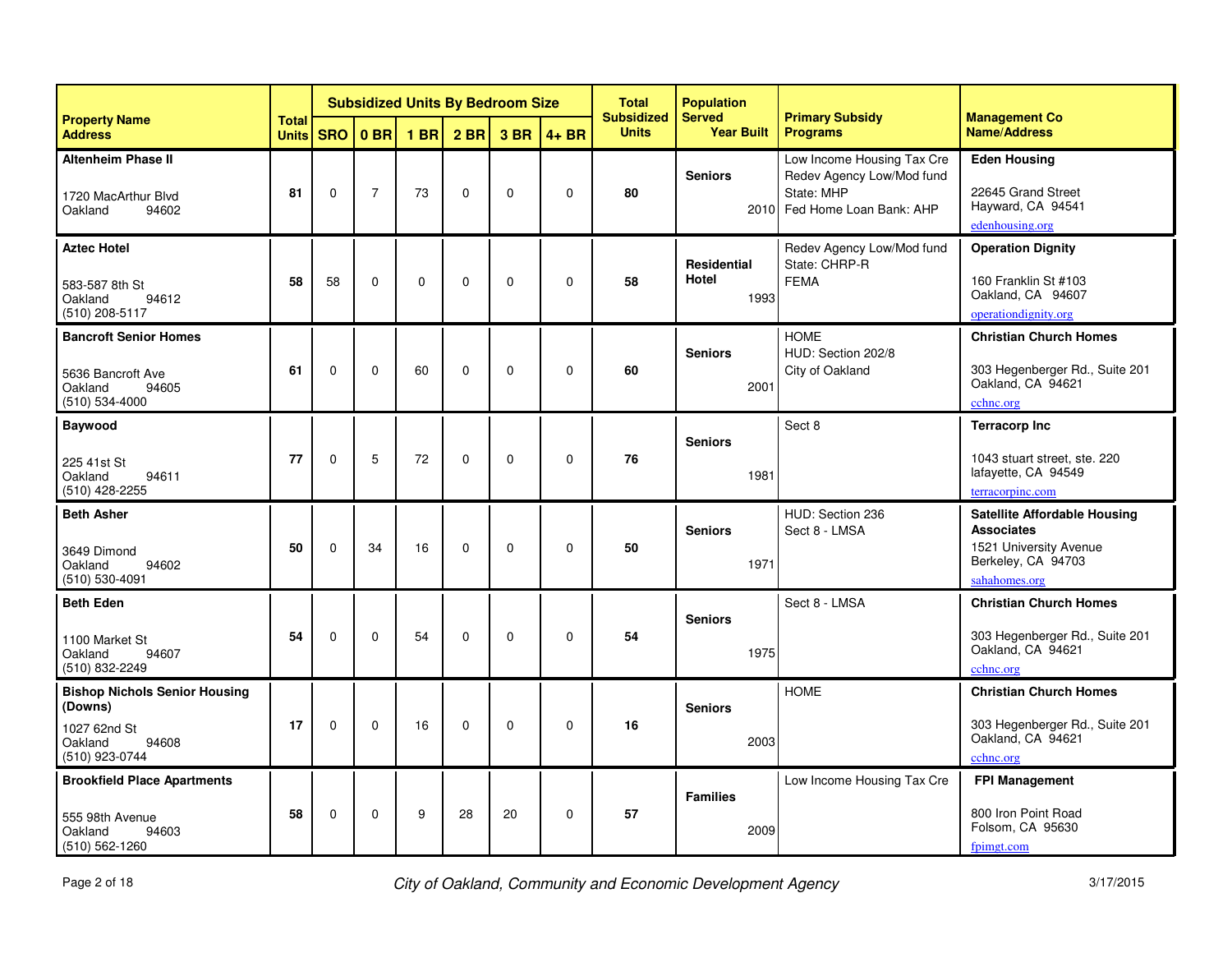|                                                                                           |                              | <b>Subsidized Units By Bedroom Size</b> |                 |                 |                 |                |             | <b>Total</b><br><b>Subsidized</b> | <b>Population</b><br><b>Served</b>  | <b>Primary Subsidy</b>                                             | <b>Management Co</b>                                                                                                            |
|-------------------------------------------------------------------------------------------|------------------------------|-----------------------------------------|-----------------|-----------------|-----------------|----------------|-------------|-----------------------------------|-------------------------------------|--------------------------------------------------------------------|---------------------------------------------------------------------------------------------------------------------------------|
| <b>Property Name</b><br><b>Address</b>                                                    | <b>Total</b><br><b>Units</b> | <b>SRO</b>                              | 0 <sub>BR</sub> | 1 <sub>BR</sub> | 2 <sub>BR</sub> | 3 BR           | $4 + BR$    | <b>Units</b>                      | <b>Year Built</b>                   | <b>Programs</b>                                                    | <b>Name/Address</b>                                                                                                             |
| <b>C.L. Dellums Apts</b><br>644 14th St<br>Oakland<br>94612<br>$(510)$ 836-1989           | 73                           | 72                                      | $\Omega$        | $\Omega$        | $\Omega$        | $\Omega$       | $\mathbf 0$ | 72                                | <b>Residential</b><br>Hotel<br>1995 | City of Oakland<br>Redev Agency housing (not L<br>Sect 8           | <b>John Stewart Company</b><br>1388 Sutter St., 11th Floor<br>San Francisco, CA 94109<br>jsco.net                               |
| <b>California Hotel</b><br>3501 San Pablo Ave<br>Oakland<br>94608<br>(510) 655-7254       | 137                          | $\Omega$                                | 119             | 12              | 6               | $\Omega$       | $\mathbf 0$ | 135                               | <b>Residential</b><br>Hotel<br>2013 | Redev Agency Low/Mod fund<br><b>HOME</b>                           | <b>East Bay Asian Local</b><br><b>Development Corp.</b><br>1825 San Pablo Avenue, Suite 200<br>Oakland, CA 946012<br>ebaldc.org |
| Casa Velasco<br>2221 fruitvale Ave<br>Oakland<br>94601<br>(510) 534-6200                  | 20                           | $\Omega$                                | 12              | $\overline{7}$  | $\Omega$        | $\Omega$       | $\Omega$    | 19                                | <b>Seniors</b><br>2003              | Redev Agency Low/Mod fund<br>Sect 8                                | Casitas of Hayward Inc.<br>1900 Fruitvale avenue, ste. 2a<br>Oakland, CA 94601<br>unitycouncil.org                              |
| <b>Chestnut Court Rental</b><br>2240 Chestnut St<br>Oakland<br>94607<br>(510) 444-4335    | 72                           | $\Omega$                                | $\Omega$        | 4               | 20              | $\overline{c}$ | $\mathbf 0$ | 25                                | <b>Families</b><br>2003             | Redev Agency Low/Mod fund<br>HUD: HOPE VI<br><b>Public Housing</b> | <b>John Stewart Company</b><br>1388 Sutter St., 11th Floor<br>San Francisco, CA 94109<br>jsco.net                               |
| <b>City Towers Apartments #1</b><br>1050 7th St<br>Oakland<br>94607<br>$(510) 835 - 0620$ | 77                           | $\mathbf 0$                             | 11              | 22              | 44              | $\Omega$       | $\mathbf 0$ | 77                                | <b>Families</b><br>1980             | HUD: Section 236<br>Sect 8 - Property Disposition                  | <b>Village Property Management</b><br>2400 Main Street, Suite 201<br>Irvine, CA 92614                                           |
| <b>City Towers Apartments #2</b><br>725 Market St<br>Oakland<br>94607<br>(510) 835-0620   | 77                           | $\Omega$                                | 11              | 22              | 44              | $\Omega$       | $\Omega$    | 77                                | <b>Families</b><br>1980             | HUD: Section 236<br>Sect 8 - Property Disposition                  | <b>Village Property Management</b><br>2400 Main Street, Suite 201<br>Irvine, CA 92614                                           |
| <b>City Towers Apartments #3</b><br>1055 8th St<br>Oakland<br>94607<br>(510) 835-0620     | 77                           | $\Omega$                                | 11              | 22              | 44              | $\Omega$       | $\mathbf 0$ | 77                                | <b>Families</b><br>1980             | HUD: Section 236<br>Sect 8 - Property Disposition                  | <b>Village Property Management</b><br>2400 Main Street, Suite 201<br>Irvine, CA 92614                                           |
| <b>Clinton Commons</b><br>720 E. 11th Street<br>Oakland<br>94606<br>(510) 251-8400        | 55                           | $\mathbf 0$                             | $\mathbf 0$     | 18              | 17              | 17             | 3           | 54                                | <b>Families</b><br>2012             | Redev Agency Low/Mod fund<br><b>HOME</b><br>Sect 8                 | <b>John Stewart Company</b><br>1388 Sutter St., 11th Floor<br>San Francisco, CA 94109<br>jsco.net                               |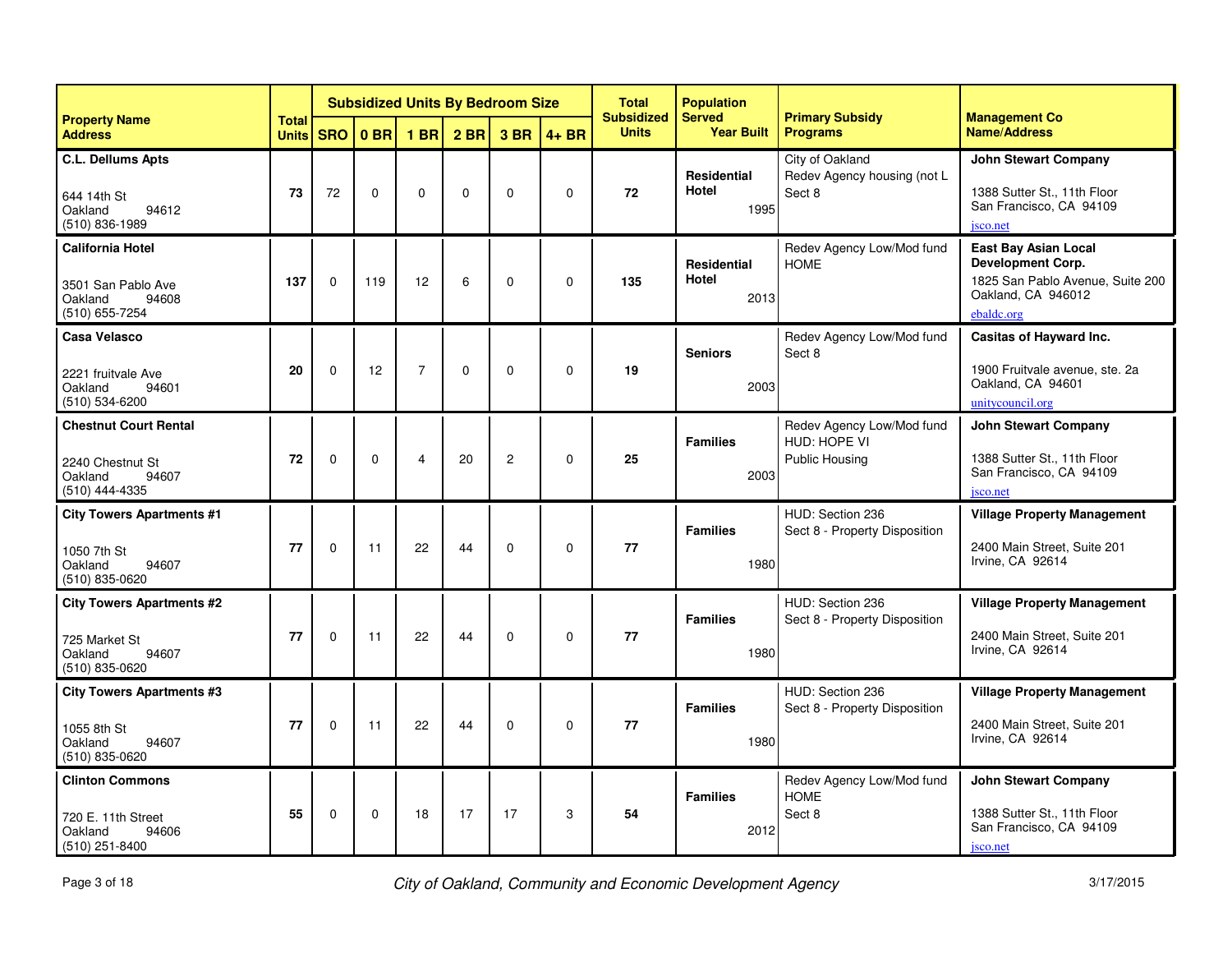|                                                                                              |                              | <b>Subsidized Units By Bedroom Size</b> |                 |                |              |              |                | <b>Total</b><br><b>Subsidized</b> | <b>Population</b><br><b>Served</b>            | <b>Primary Subsidy</b>                                                    | <b>Management Co</b>                                                                                                      |
|----------------------------------------------------------------------------------------------|------------------------------|-----------------------------------------|-----------------|----------------|--------------|--------------|----------------|-----------------------------------|-----------------------------------------------|---------------------------------------------------------------------------|---------------------------------------------------------------------------------------------------------------------------|
| <b>Property Name</b><br><b>Address</b>                                                       | <b>Total</b><br><b>Units</b> | <b>SRO</b>                              | 0 <sub>BR</sub> | <b>1 BR</b>    | $2$ BR       | 3 BR         | $4 + BR$       | <b>Units</b>                      | <b>Year Built</b>                             | <b>Programs</b>                                                           | <b>Name/Address</b>                                                                                                       |
| <b>Coit Apts</b><br>1445 Harrison St<br>Oakland<br>94612<br>(510) 763-3079                   | 118                          | 105                                     | $\Omega$        | 10             |              | 3            | $\mathbf 0$    | 107                               | <b>Residential</b><br><b>Hotel</b><br>1995    | State: CALDAP<br>Sect 8 - Moderate Rehab<br>HUD: Shelter + Care           | <b>Davis Coit Apts LLC</b><br>1445 Harrison Street<br>Oakland, CA 94612                                                   |
| <b>Coolidge Ct</b><br>3800 Coolidge Ave<br>Oakland<br>94612<br>(510) 336-9225                | 19                           | $\Omega$                                | 18              | $\Omega$       | $\Omega$     | $\Omega$     | $\Omega$       | 18                                | Disabled or<br><b>HIV/AIDS</b><br>1998        | <b>HOME</b><br>HUD: Section 811<br>Sect 8                                 | <b>Coolidge Court Apartments</b><br>3800 Coolidge<br>Oakland, CA 94602                                                    |
| <b>Courtyards at Acorn</b><br>923 Adeline<br>Oakland<br>94607<br>(510) 268-4917              | 87                           | $\mathbf 0$                             | 6               | $\overline{7}$ | 20           | 52           | $\overline{c}$ | 87                                | <b>Families</b><br>2000                       | HUD: Other<br>Redev Agency Low/Mod fund                                   | <b>John Stewart Company</b><br>1388 Sutter St., 11th Floor<br>San Francisco, CA 94109<br>jsco.net                         |
| <b>CURA-North</b><br>531 24th Street<br>Oakland<br>94612<br>(510) 839-2525                   | 18                           | $\Omega$                                | 15              | $\overline{c}$ | $\mathbf 0$  | $\Omega$     | $\Omega$       | 17                                | <b>Disabled or</b><br><b>HIV/AIDS</b><br>2001 | Redev Agency Low/Mod fund                                                 | <b>CURA</b><br>531 24th St.<br>Oakland, CA 94612                                                                          |
| Doh On Yuen<br>211 8th St<br>Oakland<br>94602<br>(510) 251-2211                              | 48                           | $\Omega$                                | 36              | 10             | $\Omega$     | $\mathbf{0}$ | $\mathbf 0$    | 46                                | <b>Seniors</b>                                | HUD: Section 236<br>Sect 8 - LMSA                                         | <b>Satellite Affordable Housing</b><br><b>Associates</b><br>1521 University Avenue<br>Berkeley, CA 94703<br>sahahomes.org |
| Drachma Housing Inc. (14 unit)<br>scattered sites in W. Oakland<br>Oakland<br>(510) 893-1222 | 14                           | 0                                       | $\mathbf 0$     | $\mathbf 0$    | $\mathbf{1}$ | 12           | -1             | 14                                | <b>Families</b><br>2005                       | Redev Agency Low/Mod fund<br>Sect 8                                       | <b>John Stewart Company</b><br>1388 Sutter St., 11th Floor<br>San Francisco, CA 94109<br>jsco.net                         |
| Drachma Housing LP (19 unit)<br>scattered sites in W Oakland<br>Oakland<br>(510) 893-1222    | 19                           | $\mathbf 0$                             | 3               | $\mathbf{1}$   | 9            | 5            | $\overline{1}$ | 19                                | <b>Families</b><br>2003                       | Redev Agency Low/Mod fund<br>City of Oakland                              | <b>John Stewart Company</b><br>1388 Sutter St., 11th Floor<br>San Francisco, CA 94109<br>jsco.net                         |
| <b>Drasnin Manor</b><br>2530 International Blvd<br>Oakland<br>94606<br>(510) 261-9464        | 26                           | 0                                       | $\mathbf 0$     | 3              | 5            | 18           | $\mathbf 0$    | 26                                | <b>Families</b><br>1993                       | Redev Agency Low/Mod fund<br>State: RHCP<br>HUD: Shelter + Care<br>Sect 8 | <b>East Bay Asian Local</b><br>Development Corp.<br>1825 San Pablo Avenue, Suite 200<br>Oakland, CA 946012<br>ebaldc.org  |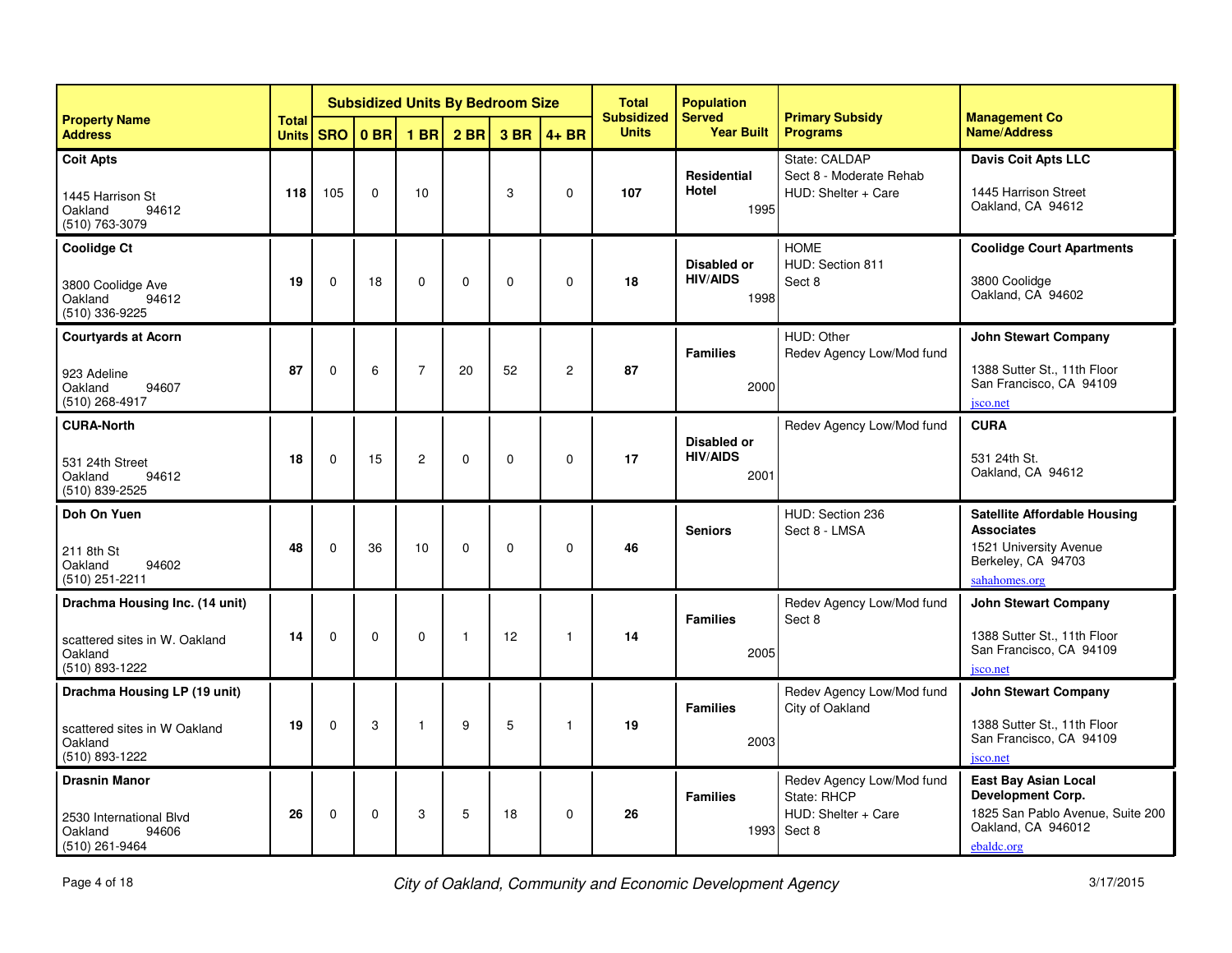|                                                                                                          |                              |             | <b>Subsidized Units By Bedroom Size</b> |             |                 |             |                | <b>Total</b><br><b>Subsidized</b> | <b>Population</b><br><b>Served</b>            | <b>Primary Subsidy</b>                                       | <b>Management Co</b>                                                                                                            |
|----------------------------------------------------------------------------------------------------------|------------------------------|-------------|-----------------------------------------|-------------|-----------------|-------------|----------------|-----------------------------------|-----------------------------------------------|--------------------------------------------------------------|---------------------------------------------------------------------------------------------------------------------------------|
| <b>Property Name</b><br><b>Address</b>                                                                   | <b>Total</b><br><b>Units</b> | <b>SRO</b>  | 0 <sub>BR</sub>                         | <b>1 BR</b> | 2 <sub>BR</sub> | 3 BR        | $4 + BR$       | <b>Units</b>                      | <b>Year Built</b>                             | <b>Programs</b>                                              | <b>Name/Address</b>                                                                                                             |
| <b>E.C. Reems Gardens</b><br>2700-2785 Alvingroom Court<br>94605<br>Oakland<br>(510) 632-9425            | 126                          | $\Omega$    | $\Omega$                                | 17          | 71              | 36          | $\Omega$       | 124                               | <b>Families</b><br>1999                       | <b>HOME</b><br>CDBG                                          | <b>CBH Property Management LLC</b><br>1760 Cheatham<br>Bakersfield, CA 93307<br>corpforbetterhousing.com                        |
| E.E. Cleveland Manor<br>2611 Alvingroom Ct<br>Oakland<br>94605<br>(510) 638-4543                         | 54                           | $\Omega$    | 13                                      | 40          | $\Omega$        | $\Omega$    | $\Omega$       | 53                                | <b>Seniors</b><br>1990                        | HUD: Section 202/8<br>Redev Agency Low/Mod fund<br>Sect 8    | American Baptist Homes of the<br>West<br>6120 Stoneridge Mall, 3rd Floor<br>Pleasanton, CA 94588<br>abhow.com                   |
| <b>East Side Arts and Housing</b><br>2277-2289 International Blvd.<br>Oakland<br>94606<br>(510) 437-9750 | 18                           | $\mathbf 0$ | 8                                       | 8           | $\mathbf 0$     | $\mathbf 0$ | $\mathbf 0$    | 16                                | <b>Families</b><br>2006                       | Redev Agency Low/Mod fund                                    | <b>Satellite Affordable Housing</b><br><b>Associates</b><br>1521 University Avenue<br>Berkeley, CA 94703<br>sahahomes.org       |
| <b>Eastmont Court</b><br>6850 Foothill Blvd<br>Oakland<br>94605<br>(510) 568-9259                        | 19                           | $\Omega$    | $\Omega$                                | 9           | 9               | $\mathbf 0$ | 0              | 18                                | <b>Disabled or</b><br><b>HIV/AIDS</b><br>2005 | HUD: Section 811<br><b>HOME</b><br>Redev Agency Low/Mod fund | <b>John Stewart Company</b><br>1388 Sutter St., 11th Floor<br>San Francisco, CA 94109<br>jsco.net                               |
| <b>Effie's House</b><br>829 E 19th St<br>Oakland<br>94606<br>$(510)$ 208-5056                            | 21                           | $\Omega$    | 11                                      | 9           | $\Omega$        | $\Omega$    | $\Omega$       | 20                                | <b>Families</b><br>1999                       | <b>HOME</b><br>Redev Agency Low/Mod fund<br>Sect 8           | <b>East Bay Asian Local</b><br><b>Development Corp.</b><br>1825 San Pablo Avenue, Suite 200<br>Oakland, CA 946012<br>ebaldc.org |
| <b>Eldridge Gonaway Commons</b><br>275 E. 12th street<br>Oakland<br>94606<br>(510) 893-0913              | 40                           | $\Omega$    | $\Omega$                                | 10          | 14              | 13          | $\overline{c}$ | 39                                | <b>Families</b><br>1984                       | CalHFA<br>Sect 8<br>Redev Agency housing (not L              | <b>John Stewart Company</b><br>1388 Sutter St., 11th Floor<br>San Francisco, CA 94109<br>jsco.net                               |
| <b>Fairmount Apartments</b><br>401 Fairmount Avenue<br>94611<br>Oakland<br>(510) 271-1826                | 31                           | $\Omega$    | $\Omega$                                | 26          | $\overline{4}$  | $\Omega$    | $\Omega$       | 30                                | <b>Families</b><br>2011                       | Redev Agency Low/Mod fund<br>Sect 8                          | <b>Satellite Affordable Housing</b><br><b>Associates</b><br>1521 University Avenue<br>Berkeley, CA 94703<br>sahahomes.org       |
| <b>Foothill Family Apartments</b><br>6946 Foothill Blvd<br>Oakland<br>94605<br>$(510) 568 - 6955$        | 65                           | $\mathbf 0$ | $\mathbf 0$                             | $\mathbf 0$ | 31              | 33          | $\mathbf 0$    | 43                                | <b>Families</b><br>2000                       | Low Income Housing Tax Cre<br>Sect 8<br>Public Housing       | <b>John Stewart Company</b><br>1388 Sutter St., 11th Floor<br>San Francisco, CA 94109<br>jsco.net                               |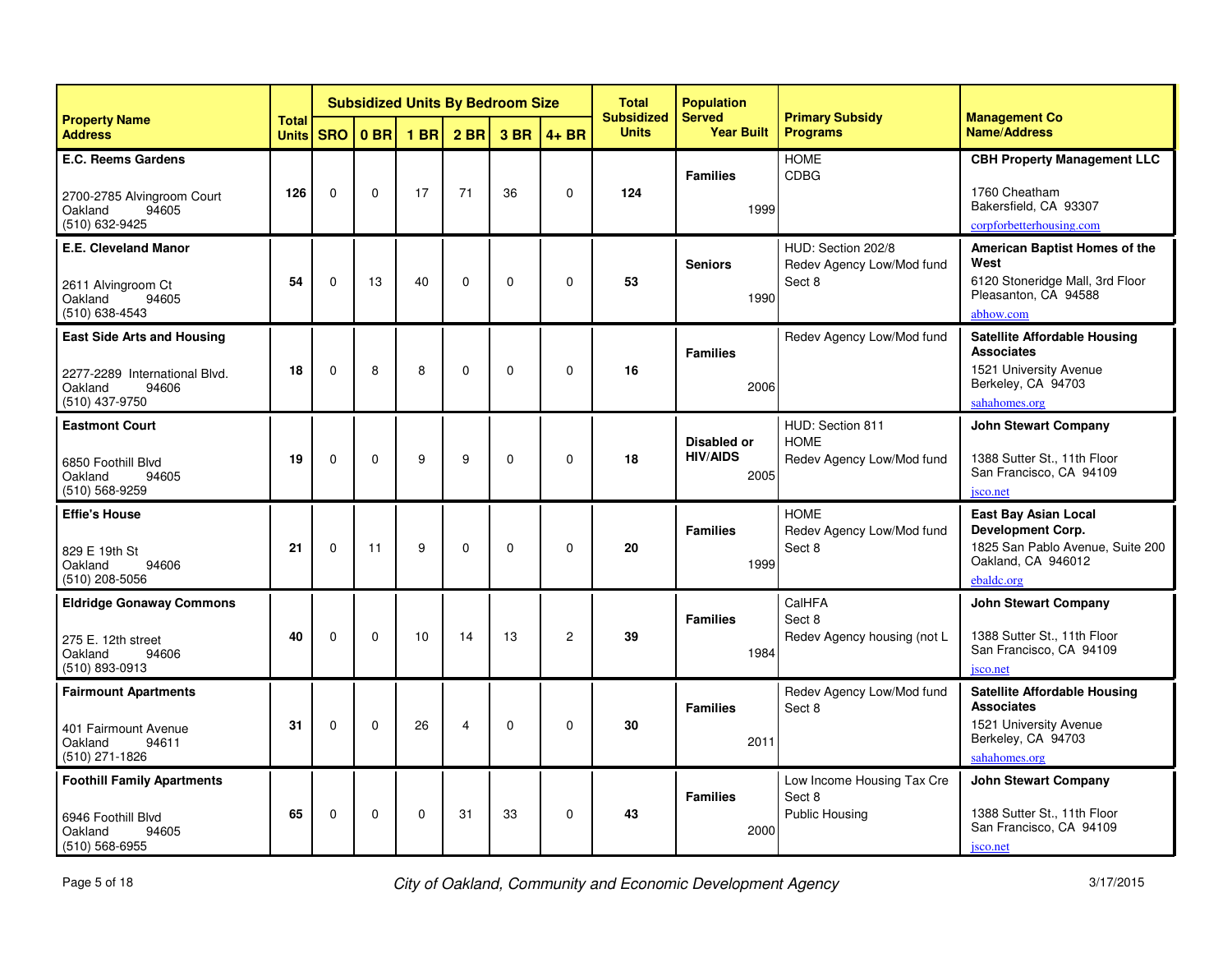|                                                                                                   |                              |             |                 |             |                 | <b>Subsidized Units By Bedroom Size</b> |              | <b>Total</b><br><b>Subsidized</b> | <b>Population</b><br><b>Served</b>            | <b>Primary Subsidy</b>                                       | <b>Management Co</b>                                                                                                      |
|---------------------------------------------------------------------------------------------------|------------------------------|-------------|-----------------|-------------|-----------------|-----------------------------------------|--------------|-----------------------------------|-----------------------------------------------|--------------------------------------------------------------|---------------------------------------------------------------------------------------------------------------------------|
| <b>Property Name</b><br><b>Address</b>                                                            | <b>Total</b><br><b>Units</b> | <b>SRO</b>  | 0 <sub>BR</sub> | <b>1 BR</b> | 2 <sub>BR</sub> | 3 BR                                    | $4 + BR$     | <b>Units</b>                      | <b>Year Built</b>                             | <b>Programs</b>                                              | <b>Name/Address</b>                                                                                                       |
| <b>Foothill Plaza</b><br>2701 64th Avenue<br>94605<br>Oakland<br>$(510) 562 - 1434$               | 54                           | $\Omega$    | $\mathbf 0$     | 6           | 5               | $\mathbf 0$                             | $\Omega$     | 11                                | <b>Families</b><br>1988                       | <b>HODAG</b><br>CalHFA                                       | <b>Renaissance Housing Community</b><br>3700 international blvd<br>Oakland, CA 94601                                      |
| <b>Fox Courts</b><br>555 19th Street<br>Oakland<br>94612<br>(510) 433-0987                        | 80                           | $\Omega$    | 18              | 9           | 13              | 35                                      | 5            | 79                                | <b>Families</b><br>2009                       | Redev Agency Low/Mod fund<br>Sect 8                          | <b>John Stewart Company</b><br>1388 Sutter St., 11th Floor<br>San Francisco, CA 94109<br>jsco.net                         |
| Frank G. Mar<br>283 18th street<br>Oakland<br>94612<br>(510) 287-5348                             | 119                          | $\Omega$    | $\Omega$        | 51          | 35              | 27                                      | 6            | 119                               | <b>Families</b><br>1990                       | <b>HODAG</b><br>Redev Agency housing (not L                  | <b>East Bay Asian Local</b><br>Development Corp.<br>1825 San Pablo Avenue, Suite 200<br>Oakland, CA 946012<br>ebaldc.org  |
| <b>Fruitvale Transit Village</b><br>3301 and 3411 E 12th St<br>Oakland<br>94601<br>(510) 535-6941 | 47                           | $\mathbf 0$ | $\mathbf 0$     | 4           | 6               | $\mathbf 0$                             | $\mathbf 0$  | 10                                | <b>Families</b><br>2003                       | <b>HOME</b>                                                  | <b>Fruitvale Development</b><br>Corporation<br>3340 E 12th street, ste. 1<br>Oakland, CA 94612<br>unitycouncil.org        |
| <b>Glen Brook Terrace</b><br>4030 Panama Ct<br>Oakland<br>94611<br>(510) 654-1882                 | 66                           | $\Omega$    | 57              | 9           | $\mathbf 0$     | $\mathbf 0$                             | $\mathbf 0$  | 66                                | <b>Seniors</b>                                | HUD: Section 236<br>Sect 8 - LMSA                            | <b>Satellite Affordable Housing</b><br><b>Associates</b><br>1521 University Avenue<br>Berkeley, CA 94703<br>sahahomes.org |
| <b>Hale Laulima House</b><br>369 Fairmount Ave<br>Oakland<br>94611<br>(510) 649-1930              | 1                            | $\Omega$    | $\Omega$        | $\Omega$    | $\Omega$        | $\mathbf 0$                             | $\mathbf{1}$ | $\mathbf{1}$                      | <b>Transitional</b><br><b>Housing</b><br>1995 | City of Oakland<br><b>HOPWA</b>                              | <b>Eden Housing</b><br>22645 Grand Street<br>Hayward, CA 94541<br>edenhousing.org                                         |
| <b>Hamilton Hotel</b><br>510 21st Street<br>Oakland<br>94612<br>$(510)$ 433-1847                  | 92                           | 92          | $\Omega$        | 0           | $\Omega$        | $\mathbf 0$                             | $\Omega$     | 92                                | <b>Residential</b><br>Hotel<br>1997           | Redev Agency Low/Mod fund<br>Sect 8 - Moderate Rehab         | <b>Mercy Services</b><br>1360 Mission St. Suite 300<br>San Francisco, CA 94103<br>mercyhousing.org                        |
| <b>Harrison Hotel</b><br>1415 Harrison Street<br>Oakland<br>94612<br>$(510)$ 444-2080             | 81                           | 59          | $\mathbf 0$     | 0           | $\mathbf 0$     | $\mathbf 0$                             | $\mathbf 0$  | 59                                | <b>Residential</b><br>Hotel<br>1996           | <b>HOME</b><br>HUD: Shelter + Care<br><b>HOPWA</b><br>Sect 8 | <b>John Stewart Company</b><br>1388 Sutter St., 11th Floor<br>San Francisco, CA 94109<br>jsco.net                         |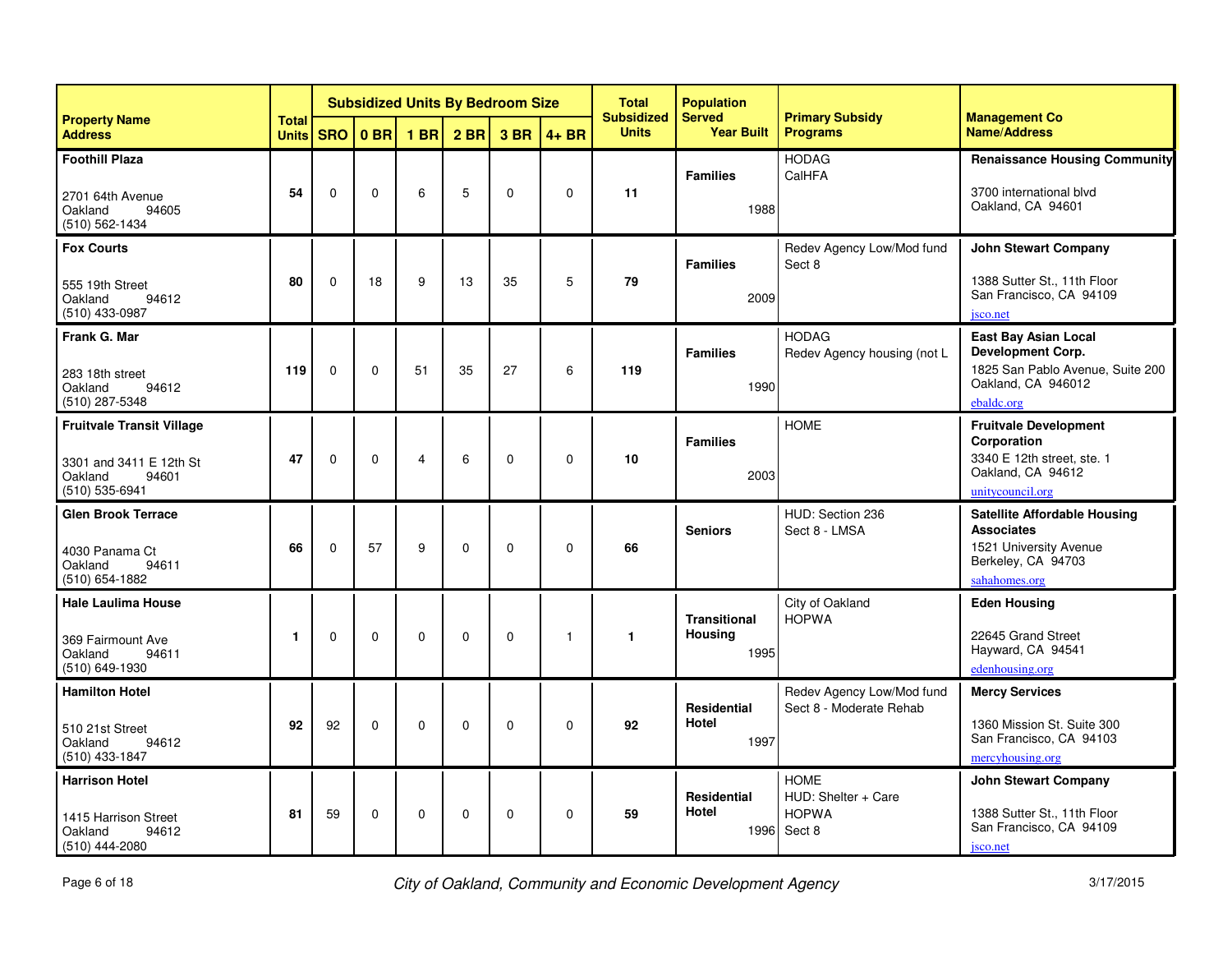|                                                                                                       |                              |             |                 |                 |                 | <b>Subsidized Units By Bedroom Size</b> |             | <b>Total</b><br><b>Subsidized</b> | <b>Population</b><br><b>Served</b>         | <b>Primary Subsidy</b>                                                | <b>Management Co</b>                                                                                                     |
|-------------------------------------------------------------------------------------------------------|------------------------------|-------------|-----------------|-----------------|-----------------|-----------------------------------------|-------------|-----------------------------------|--------------------------------------------|-----------------------------------------------------------------------|--------------------------------------------------------------------------------------------------------------------------|
| <b>Property Name</b><br><b>Address</b>                                                                | <b>Total</b><br><b>Units</b> | <b>SRO</b>  | 0 <sub>BR</sub> | 1 <sub>BR</sub> | 2 <sub>BR</sub> | 3 BR                                    | $4 + BR$    | <b>Units</b>                      | <b>Year Built</b>                          | <b>Programs</b>                                                       | <b>Name/Address</b>                                                                                                      |
| <b>Harrison Street Senior Housing</b><br>1633 Harrison Street<br>Oakland<br>94612<br>$(510)$ 285-6602 | 73                           | $\Omega$    | $\mathbf 0$     | 73              | $\Omega$        | $\Omega$                                | $\mathbf 0$ | 73                                | <b>Seniors</b><br>2012                     | Redev Agency Low/Mod fund<br>Sect 8                                   | <b>Christian Church Homes</b><br>303 Hegenberger Rd., Suite 201<br>Oakland, CA 94621<br>cchnc.org                        |
| Henry Robinson Multi-Service Ctr<br>559 16th St<br>Oakland<br>94612<br>$(510)$ 419-1010               | 62                           | 32          | $\Omega$        | $\Omega$        | 24              | 6                                       | $\Omega$    | 62                                | <b>Transitional</b><br>Housina<br>1993     | City of Oakland<br>Redev Agency Low/Mod fund<br><b>FEMA</b>           | <b>Anka Behavioral Health Services</b><br>1850 Gateway Blvd., Suite 900<br>Concord, CA 94520                             |
| <b>Hillside Terrace</b><br>1485 E 22nd St<br>Oakland<br>94601<br>(510) 533-7844                       | 23                           | $\mathbf 0$ | 0               | $\mathbf 0$     | 11              | 11                                      | $\mathbf 0$ | 22                                | <b>Families</b><br>1990                    | Redev Agency Low/Mod fund<br><b>HODAG</b>                             | <b>Best Bay Apartments</b><br>160 Franklin Street, ste. 300<br>Oakland, CA 94607<br>bestbayapartments.net                |
| <b>Hismen Hin-nu Terrace</b><br>2555 International Blvd<br>Oakland<br>94606<br>(510) 261-3626         | 92                           | $\Omega$    | $\Omega$        | 18              | 34              | 30                                      | 10          | 92                                | <b>Families</b><br>1995                    | Redev Agency Low/Mod fund<br>State: RHCP                              | <b>East Bay Asian Local</b><br>Development Corp.<br>1825 San Pablo Avenue, Suite 200<br>Oakland, CA 946012<br>ebaldc.org |
| <b>Homes Now in the Community</b><br>1800 Linden St<br>Oakland<br>94607<br>$(510)$ 465-1800           | 10                           | $\Omega$    | $\Omega$        | 6               | $\overline{4}$  | $\Omega$                                | $\mathbf 0$ | 10                                | Disabled or<br><b>HIV/AIDS</b><br>1983     | State: RHCP<br>HUD: Section 202/8                                     | Sante Fe Associates Inc.<br>1099 D St., Suite A<br>San Rafael, CA 94901                                                  |
| <b>Hotel Oakland</b><br>270 13th St<br>Oakland<br>94612<br>(510) 835-3749                             | 315                          | $\Omega$    | 77              | 236             | $\Omega$        | $\Omega$                                | $\mathbf 0$ | 313                               | <b>Seniors</b><br>1981                     | Sect 8 - Substantial Rehab<br>State: CALDAP                           | A.F. Evans<br>1000 Broadway, Suite 450<br>Oakland, CA 94607                                                              |
| <b>Howie Harp Plaza</b><br>430 28th St<br>Oakland<br>94612<br>(510) 465-5907                          | 20                           | $\mathbf 0$ | 0               | $\mathbf 0$     | $\overline{7}$  | 12                                      | $\mathbf 0$ | 19                                | <b>Families</b><br>1995                    | Redev Agency Low/Mod fund<br>Sect 8                                   | <b>Alton Management</b><br>2934 Telegraph Ave, 2nd Flr<br>Oakland, CA 94609                                              |
| <b>Hugh Taylor House</b><br>1935 Seminary Ave<br>Oakland<br>94621<br>(510) 562-2464                   | 42                           | 20          | $\mathbf 0$     | 5               | $\Omega$        | $\mathbf 0$                             | $\Omega$    | 25                                | <b>Residential</b><br><b>Hotel</b><br>1994 | Redev Agency Low/Mod fund<br>Sect 8 - Moderate Rehab<br>State: CHRP-R | <b>East Bay Asian Local</b><br>Development Corp.<br>1825 San Pablo Avenue, Suite 200<br>Oakland, CA 946012<br>ebaldc.org |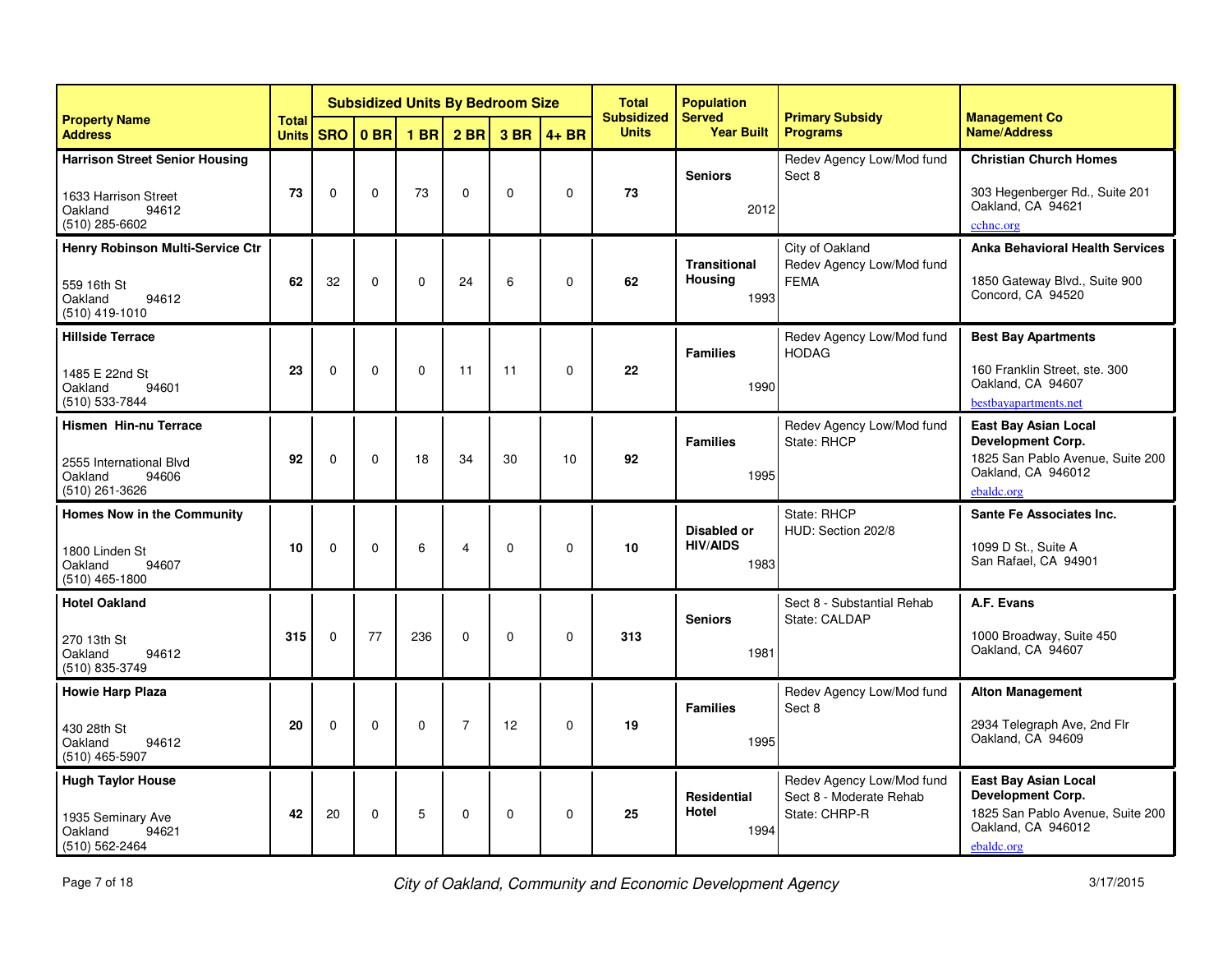|                                                                                                           | <b>Subsidized Units By Bedroom Size</b><br><b>Total</b> |             |          |                 |                 | <b>Total</b><br><b>Subsidized</b> | <b>Population</b><br><b>Served</b> | <b>Primary Subsidy</b> | <b>Management Co</b>    |                                                                                |                                                                                                                                 |
|-----------------------------------------------------------------------------------------------------------|---------------------------------------------------------|-------------|----------|-----------------|-----------------|-----------------------------------|------------------------------------|------------------------|-------------------------|--------------------------------------------------------------------------------|---------------------------------------------------------------------------------------------------------------------------------|
| <b>Property Name</b><br><b>Address</b>                                                                    | <b>Units</b>                                            | <b>SRO</b>  | $0$ BR   | 1 <sub>BR</sub> | 2 <sub>BR</sub> | 3 BR                              | $4 + BR$                           | <b>Units</b>           | <b>Year Built</b>       | <b>Programs</b>                                                                | <b>Name/Address</b>                                                                                                             |
| <b>International Blvd Family Housing</b><br>6600 International Blvd<br>94621<br>Oakland<br>(510) 638-5329 | 30                                                      | $\Omega$    | $\Omega$ | $\overline{7}$  | 9               | 11                                | $\boldsymbol{2}$                   | 29                     | <b>Families</b><br>2002 | <b>HOME</b><br><b>CDBG</b>                                                     | <b>John Stewart Company</b><br>1388 Sutter St., 11th Floor<br>San Francisco, CA 94109<br>jsco.net                               |
| <b>Irene Cooper Terrace</b><br>1218 2nd Ave<br>Oakland<br>94606<br>(510) 832-3200                         | 40                                                      | $\Omega$    | $\Omega$ | 39              | $\Omega$        | $\Omega$                          | $\Omega$                           | 39                     | <b>Seniors</b><br>2000  | HUD: Section 202/8<br>Redev Agency Low/Mod fund<br><b>HOME</b>                 | <b>Christian Church Homes</b><br>303 Hegenberger Rd., Suite 201<br>Oakland, CA 94621<br>cchnc.org                               |
| <b>Ironhorse at Central Station</b><br>1801 14th Street<br>94607<br>Oakland<br>(510) 839-5555             | 99                                                      | $\mathbf 0$ | 0        | 27              | 32              | 40                                | $\mathbf 0$                        | 99                     | <b>Families</b><br>2009 | Redev Agency Low/Mod fund<br>Sect 8                                            | <b>Bridge Property Management-</b><br><b>Ironhorse</b><br>1801 14th Street<br>Oakland, CA 94607                                 |
| <b>J.L. Richards Terrace</b><br>250 E 12th St<br>94606<br>Oakland<br>(510) 465-9646                       | 80                                                      | $\Omega$    | 20       | 60              | $\mathbf{0}$    | $\Omega$                          | $\mathbf 0$                        | 80                     | <b>Seniors</b><br>1988  | HUD: Section 202/8<br>Redev Agency housing (not L<br><b>CDBG</b>               | <b>Christian Church Homes</b><br>303 Hegenberger Rd., Suite 201<br>Oakland, CA 94621<br>cchnc.org                               |
| <b>Jack London Gateway</b><br>989 Brush Street<br>Oakland<br>94607<br>(510) 893-3303                      | 61                                                      | $\Omega$    | $\Omega$ | 57              | 3               | $\Omega$                          | $\Omega$                           | 60                     | <b>Seniors</b><br>2009  | Redev Agency Low/Mod fund<br>Sect 8                                            | <b>East Bay Asian Local</b><br><b>Development Corp.</b><br>1825 San Pablo Avenue, Suite 200<br>Oakland, CA 946012<br>ebaldc.org |
| <b>James Lee Court</b><br>690 15th St<br>Oakland<br>94612<br>(510) 893-7601                               | 26                                                      | $\Omega$    | $\Omega$ | 4               | $\overline{7}$  | 10                                | 4                                  | 25                     | <b>Families</b>         | Sect 8<br>HUD: Shelter + Care<br>Redev Agency Low/Mod fund<br>1992 State: RHCP | <b>John Stewart Company</b><br>1388 Sutter St., 11th Floor<br>San Francisco, CA 94109<br>isco.net                               |
| <b>Keller Plaza</b><br>5321 Telegraph Ave<br>94609<br>Oakland<br>(510) 652-4043                           | 201                                                     | $\Omega$    | 40       | 120             | 41              | $\Omega$                          | $\mathbf 0$                        | 201                    | <b>Families</b><br>1973 | HUD: Section 236<br>Sect 8 - LMSA                                              | <b>Christian Church Homes</b><br>303 Hegenberger Rd., Suite 201<br>Oakland, CA 94621<br>cchnc.org                               |
| <b>Kenneth Henry Ct</b><br>6475 Foothill Henry Ct<br>Oakland<br>94605<br>$(510)$ 638-4383                 | 51                                                      | $\mathbf 0$ | 0        | 8               | 27              | 14                                | $\overline{c}$                     | 51                     | <b>Families</b><br>1992 | Redev Agency Low/Mod fund<br><b>CDBG</b><br>State: RHCP<br>Sect 8              | <b>Satellite Affordable Housing</b><br><b>Associates</b><br>1521 University Avenue<br>Berkeley, CA 94703<br>sahahomes.org       |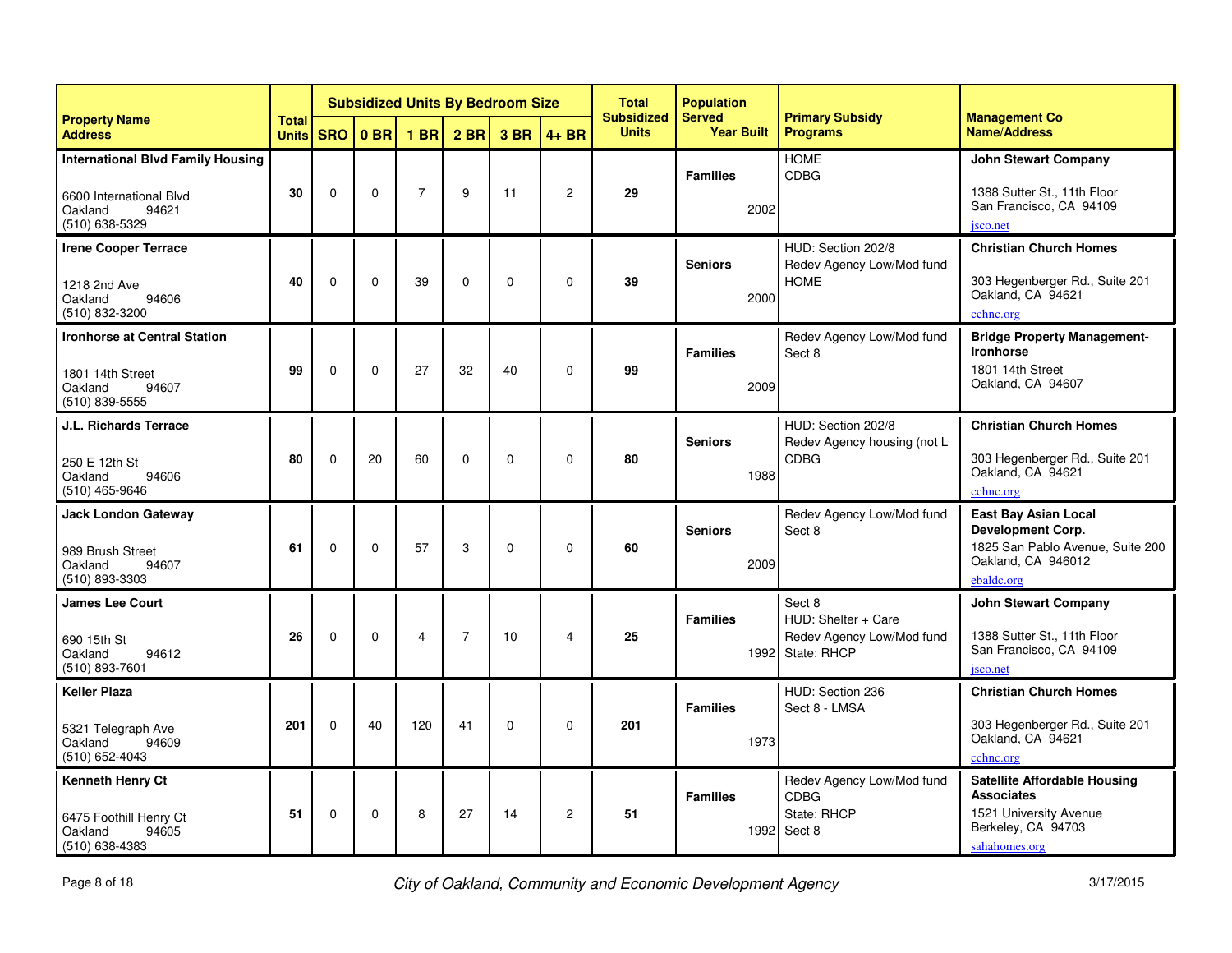|                                                                                                  | <b>Subsidized Units By Bedroom Size</b><br><b>Total</b> |              |                 |             | <b>Population</b><br><b>Total</b><br><b>Subsidized</b><br><b>Served</b> |          | <b>Primary Subsidy</b><br><b>Management Co</b><br><b>Name/Address</b><br><b>Programs</b> |              |                         |                                                                                           |                                                                                                                               |
|--------------------------------------------------------------------------------------------------|---------------------------------------------------------|--------------|-----------------|-------------|-------------------------------------------------------------------------|----------|------------------------------------------------------------------------------------------|--------------|-------------------------|-------------------------------------------------------------------------------------------|-------------------------------------------------------------------------------------------------------------------------------|
| <b>Property Name</b><br><b>Address</b>                                                           | <b>Units</b>                                            | <b>SRO</b>   | 0 <sub>BR</sub> | <b>1 BR</b> | $2$ BR                                                                  | 3 BR     | $4 + BR$                                                                                 | <b>Units</b> | <b>Year Built</b>       |                                                                                           |                                                                                                                               |
| <b>Lake Merritt Apartments</b><br>1417 1st Ave<br>94606<br>Oakland<br>(510) 763-1417             | 55                                                      | $\mathbf{0}$ | $\Omega$        | 54          | $\Omega$                                                                | $\Omega$ | $\Omega$                                                                                 | 54           | <b>Seniors</b><br>2003  | HUD: Section 221(d) (4)<br>Sect 8 - New Construction<br>Redev Agency Low/Mod fund         | <b>Preservation Partners</b><br>21515 Hawthorne blvd<br>Torrance, CA 90503<br>preservationpartners.com                        |
| <b>Lakemount Apts</b><br>136 E 12th St<br>Oakland<br>94606<br>(510) 832-2018                     | 66                                                      | $\Omega$     | 12              | 54          | $\Omega$                                                                | $\Omega$ | $\mathbf 0$                                                                              | 66           | <b>Seniors</b><br>1974  | HUD: Section 221(d) (4)<br>Sect 8 - New Construction                                      | Barcelon Assoc. Mgmt. Corp.<br>590 Lennon Lane<br>Walnut Creek, CA 94598                                                      |
| <b>Las Bougainvilleas</b><br>1223 37th ave<br>Oakland<br>94601<br>(510) 535-6100                 | 67                                                      | $\Omega$     | $\Omega$        | 66          | $\mathbf{1}$                                                            | $\Omega$ | $\Omega$                                                                                 | 67           | <b>Seniors</b><br>1998  | Redev Agency Low/Mod fund<br>HUD: Section 202/8                                           | <b>Unity Council</b><br>1900 Fruitvale avenue, ste 2a<br>oakland, CA 94601<br>unitycoucil.org                                 |
| <b>Lincoln Court Senior Housing</b><br>2400 MacArthur Blvd<br>94602<br>Oakland<br>(510) 336-0170 | 82                                                      | $\Omega$     | $\overline{c}$  | 79          | $\Omega$                                                                | $\Omega$ | $\Omega$                                                                                 | 81           | <b>Seniors</b><br>2006  | City Bond Funds<br>Redev Agency Low/Mod fund<br>Low Income Housing Tax Cre<br><b>HOME</b> | <b>Domus Management Company</b><br>1610 W. Kettleman Lane Ste A<br>Lodi, CA 95242<br>domusmc.com                              |
| <b>Linda Glen</b><br>32 Linda Ave<br>Oakland<br>94611<br>(510) 601-1090                          | 42                                                      | $\mathbf 0$  | 33              | 9           | $\mathbf{0}$                                                            | $\Omega$ | $\mathbf 0$                                                                              | 42           | <b>Seniors</b><br>1973  | HUD: Section 236<br>Sect 8 - LMSA                                                         | <b>Satellite Affordable Housing</b><br><b>Associates</b><br>1521 University Avenue<br>Berkeley, CA 94703<br>sahahomes.org     |
| <b>Linden Court Rental</b><br>1089 26th St<br>Oakland<br>94607<br>(510) 444-4335                 | 79                                                      | $\Omega$     | $\Omega$        | 15          | 20                                                                      | 5        | $\Omega$                                                                                 | 41           | <b>Families</b><br>2003 | Redev Agency Low/Mod fund<br>HUD: HOPE VI<br><b>Public Housing</b>                        | <b>John Stewart Company</b><br>1388 Sutter St., 11th Floor<br>San Francisco, CA 94109<br>jsco.net                             |
| Lion Creek Crossings Phase I<br>881 69th Avenue<br>94621<br>Oakland<br>(510) 569-0239            | 115                                                     | $\mathbf{0}$ | $\Omega$        | 11          | 22                                                                      | 26       | 11                                                                                       | 70           | <b>Families</b><br>2006 | Redev Agency Low/Mod fund<br><b>HOME</b><br>HUD: HOPE VI<br>State: MHP                    | <b>Related Property Management</b><br>Company<br>333 Pine Street. Ste 300<br>San Francisco, CA 94104<br>relatedcalifornia.com |
| <b>Lion Creek Crossings Phase II</b><br>885 69th Avenue<br>Oakland<br>94621<br>(510) 569-0239    | 146                                                     | $\mathbf 0$  | 0               | 20          | 59                                                                      | 11       | $\overline{c}$                                                                           | 92           | <b>Families</b><br>2007 | Sect 8 - New Construction<br><b>Public Housing</b>                                        | <b>Related Property Management</b><br>Company<br>333 Pine Street, Ste 300<br>San Francisco, CA 94104<br>relatedcalifornia.com |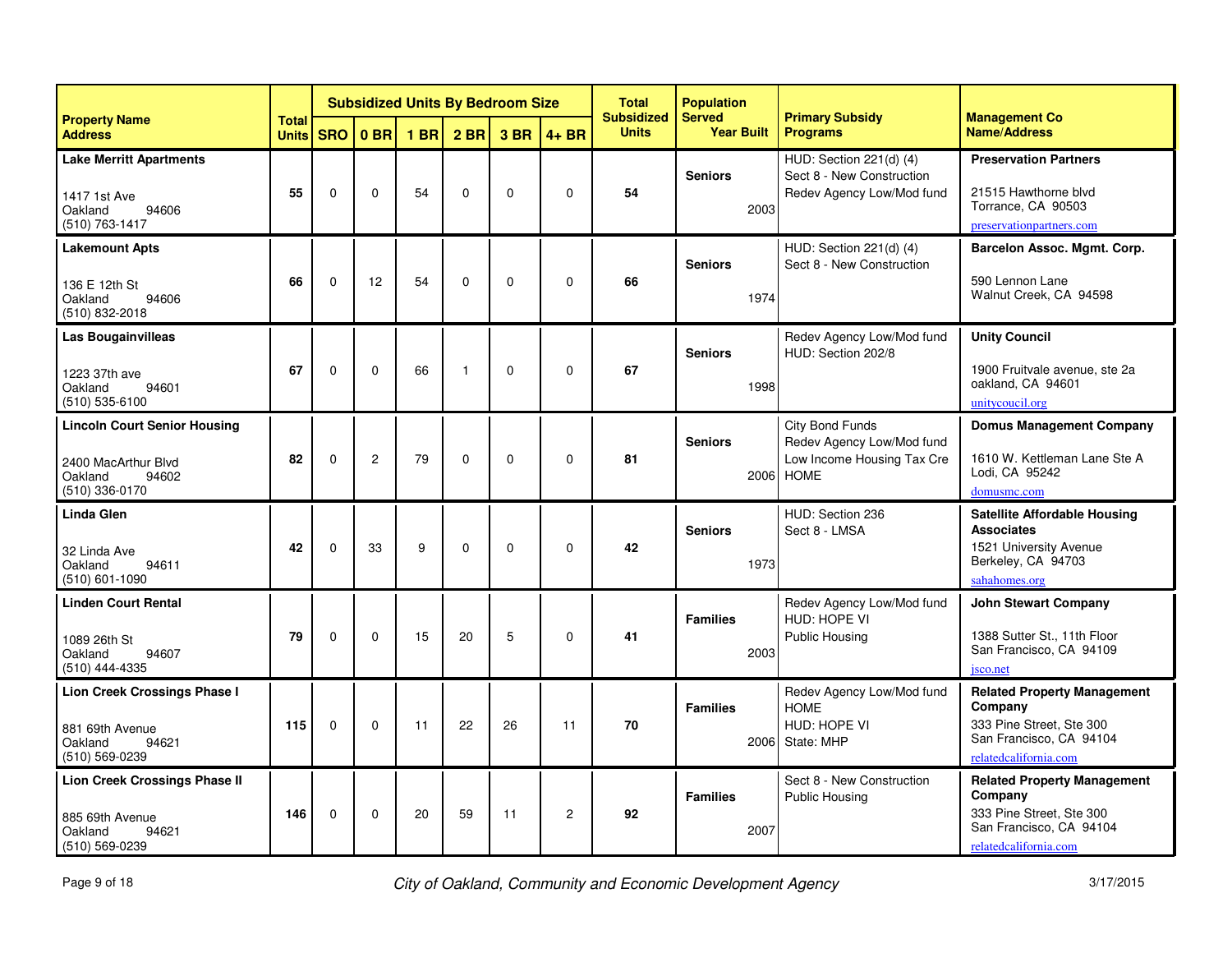|                                                                                                           |                              | <b>Subsidized Units By Bedroom Size</b> |                 |                |                 |             |                | <b>Total</b><br><b>Subsidized</b> | <b>Population</b><br><b>Served</b>  | <b>Primary Subsidy</b>                                                                            | <b>Management Co</b>                                                                                                            |
|-----------------------------------------------------------------------------------------------------------|------------------------------|-----------------------------------------|-----------------|----------------|-----------------|-------------|----------------|-----------------------------------|-------------------------------------|---------------------------------------------------------------------------------------------------|---------------------------------------------------------------------------------------------------------------------------------|
| <b>Property Name</b><br><b>Address</b>                                                                    | <b>Total</b><br><b>Units</b> | <b>SRO</b>                              | 0 <sub>BR</sub> | <b>1 BR</b>    | 2 <sub>BR</sub> | 3 BR        | $4 + BR$       | <b>Units</b>                      | <b>Year Built</b>                   | <b>Programs</b>                                                                                   | <b>Name/Address</b>                                                                                                             |
| <b>Lion Creek Crossings Phase III</b><br>950 66th Avenue<br>94621<br>Oakland<br>(510) 569-0239            | 106                          | $\mathbf{0}$                            | $\Omega$        | 3              | 19              | 33          | 9              | 32                                | <b>Families</b><br>2008             | Redev Agency Low/Mod fund<br><b>HOME</b><br><b>Public Housing</b><br>Sect 8                       | <b>Related Property Management</b><br>Company<br>333 Pine Street, Ste 300<br>San Francisco, CA 94104<br>relatedcalifornia.com   |
| <b>Lion Creek Crossings Phase IV</b><br>6591 Lion Way<br>94621<br>Oakland<br>(510) 569-0239               | 72                           | $\Omega$                                | $\Omega$        | 16             | 28              | 28          | 0              | 50                                | <b>Families</b><br>2012             | Redev Agency Low/Mod fund<br><b>HOME</b><br>Sect 8<br><b>Public Housing</b>                       | <b>Related Property Management</b><br>Company<br>333 Pine Street, Ste 300<br>San Francisco, CA 94104<br>relatedcalifornia.com   |
| <b>Lottie Johnson Apts</b><br>970 14th St<br>Oakland<br>94607<br>$(510)$ 268-1736                         | 27                           | $\Omega$                                | 8               | 12             | $\overline{c}$  | $\mathbf 0$ | $\Omega$       | $22\phantom{.0}$                  | <b>Families</b><br>1974             | HUD: Section 236<br>Sect 8 - LMSA                                                                 | Charter realty & incestment Inc.<br>970 14th street<br>oakland, CA 94612                                                        |
| <b>Madison Lofts</b><br>160 14th Street<br>Oakland<br>94612<br>(510) 649-8500                             | 79                           | $\Omega$                                | 16              | 36             | 20              | 6           | $\Omega$       | 78                                | <b>Families</b><br>2008             | Redev Agency Low/Mod fund<br><b>HOME</b><br>Low Income Housing Tax Cre<br>Fed Home Loan Bank: AHP | <b>Satellite Affordable Housing</b><br><b>Associates</b><br>1521 University Avenue<br>Berkeley, CA 94703<br>sahahomes.org       |
| <b>Madison Park Apts</b><br>100 9th St<br>Oakland<br>94612<br>$(510) 835 - 4025$                          | 98                           | $\Omega$                                | 20              | 69             | 9               | $\mathbf 0$ | 0              | 98                                | <b>Families</b><br>1995             | Redev Agency Low/Mod fund<br>State: CHRP-R<br>Sect 8 - Moderate Rehab                             | East Bay Asian Local<br><b>Development Corp.</b><br>1825 San Pablo Avenue, Suite 200<br>Oakland, CA 946012<br>ebaldc.org        |
| <b>Madrone Hotel</b><br>477 8th St<br>Oakland<br>94607<br>(510) 287-5346                                  | 32                           | 31                                      | $\overline{1}$  | $\Omega$       | $\Omega$        | $\Omega$    | $\Omega$       | 32                                | <b>Residential</b><br>Hotel<br>1988 | Redev Agency housing (not L<br><b>HODAG</b><br>State: SUHRP                                       | <b>East Bay Asian Local</b><br><b>Development Corp.</b><br>1825 San Pablo Avenue, Suite 200<br>Oakland, CA 946012<br>ebaldc.org |
| <b>Mandela Gateway Rental Housing</b><br>1346 and 1420 7th Street<br>94607<br>Oakland<br>$(510)$ 451-1575 | 168                          | $\mathbf{0}$                            | $\Omega$        | 36             | 61              | 23          | $\mathbf{0}$   | 122                               | <b>Families</b><br>2005             | <b>HOMF</b><br>Redev Agency Low/Mod fund<br>HUD: HOPE VI<br>Sect 8                                | <b>John Stewart Company</b><br>1388 Sutter St., 11th Floor<br>San Francisco, CA 94109<br>jsco.net                               |
| <b>Marcus Garvey Commons</b><br>721 Wood st<br>Oakland<br>94607<br>(510) 832-1684                         | 22                           | $\mathbf 0$                             | $\mathbf 0$     | $\overline{4}$ | $\overline{7}$  | 8           | $\overline{c}$ | 21                                | <b>Families</b><br>1992             | Redev Agency Low/Mod fund<br>State: RHCP<br>Sect 8                                                | <b>East Bay Asian Local</b><br><b>Development Corp.</b><br>1825 San Pablo Avenue, Suite 200<br>Oakland, CA 946012<br>ebaldc.org |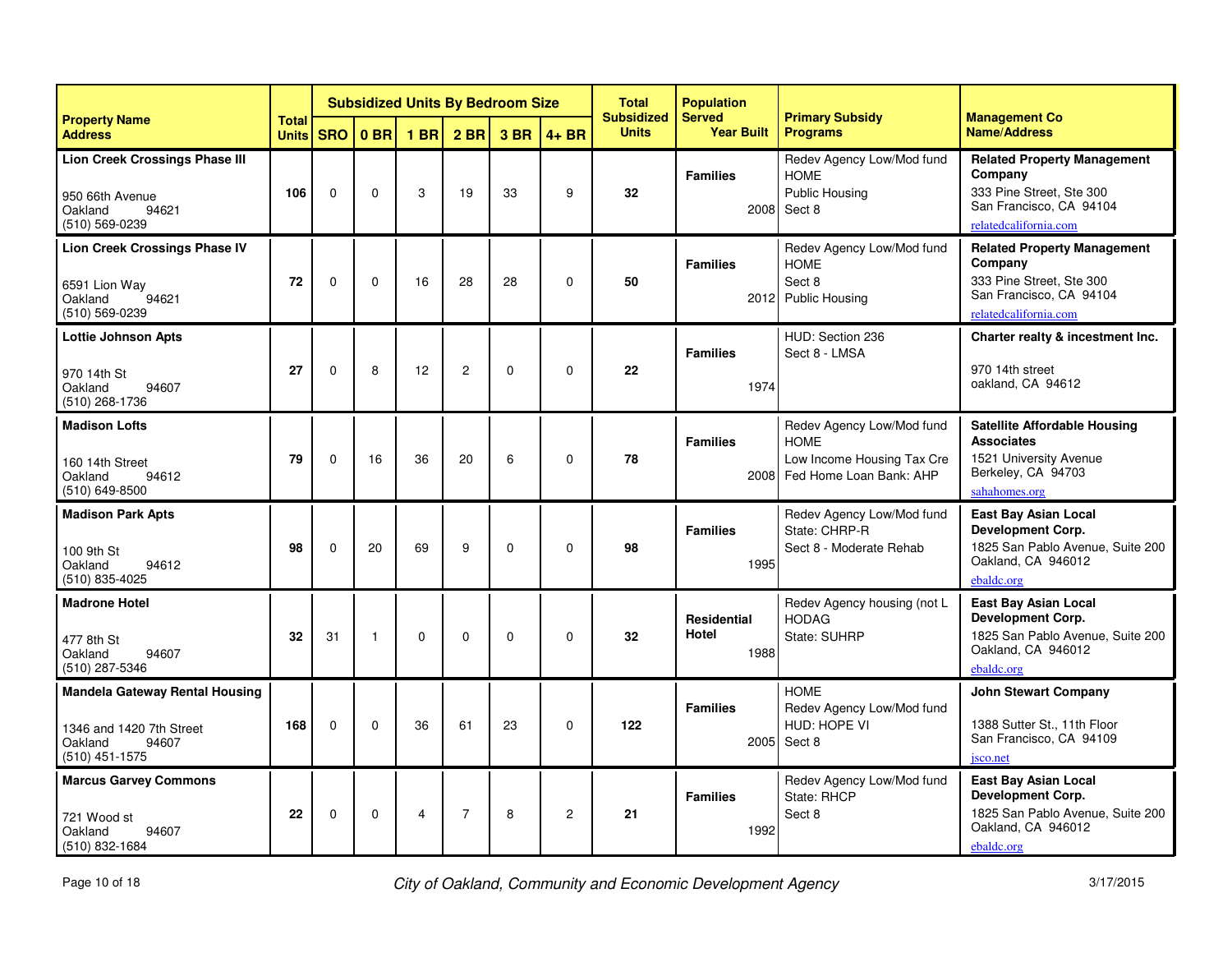|                                                                                                 |                              | <b>Subsidized Units By Bedroom Size</b><br>0 <sub>BR</sub><br>1 <sub>BR</sub> |             |             |                 |             |                | <b>Total</b><br><b>Subsidized</b> | <b>Population</b><br><b>Served</b>            | <b>Primary Subsidy</b>                               | <b>Management Co</b>                                                                                                          |
|-------------------------------------------------------------------------------------------------|------------------------------|-------------------------------------------------------------------------------|-------------|-------------|-----------------|-------------|----------------|-----------------------------------|-----------------------------------------------|------------------------------------------------------|-------------------------------------------------------------------------------------------------------------------------------|
| <b>Property Name</b><br><b>Address</b>                                                          | <b>Total</b><br><b>Units</b> | <b>SRO</b>                                                                    |             |             | 2 <sub>BR</sub> | 3 BR        | $4 + BR$       | <b>Units</b>                      | <b>Year Built</b>                             | <b>Programs</b>                                      | <b>Name/Address</b>                                                                                                           |
| <b>Mark Twain Senior</b><br>2426-38 35th Ave<br>Oakland<br>94601<br>(510) 261-4760              | 102                          | 68                                                                            | 22          | 6           | $\mathbf 0$     | $\Omega$    | $\mathbf 0$    | 106                               | <b>Seniors</b><br>1996                        | Redev Agency Low/Mod fund<br>Sect 8 - Moderate Rehab | Oakland Affordable Housing<br>Group, LLC<br>P.O. Box 577374<br>Modesto, CA 95357-7374                                         |
| <b>Marlon Riggs Apts</b><br>269 Vernon St<br>Oakland<br>94610<br>$(510)$ 451-1161               | 13                           | $\Omega$                                                                      | $\Omega$    | 12          | $\Omega$        | $\Omega$    | $\Omega$       | 12                                | <b>Disabled or</b><br><b>HIV/AIDS</b><br>1996 | Redev Agency Low/Mod fund<br>HUD: Section 811        | <b>John Stewart Company</b><br>1388 Sutter St., 11th Floor<br>San Francisco, CA 94109<br>jsco.net                             |
| <b>Matilda Cleveland Hsg</b><br>8314 MacArthur Blvd<br>Oakland<br>94605                         | 14                           | 5                                                                             | $\mathbf 0$ | 3           | 3               | 3           | $\mathbf 0$    | 14                                | <b>Transitional</b><br><b>Housing</b><br>1992 | HUD: Transitional Hsg<br>Redev Agency Low/Mod fund   | E. Oakland Community Project<br>7515 International Blvd.<br>Oakland, CA 94621<br>eocp.net                                     |
| <b>Merritt Crossings</b><br>609 Oak Street<br>Oakland<br>94607<br>(510) 891-1264                | 70                           | $\Omega$                                                                      | 5           | 55          | 10              | $\Omega$    | $\Omega$       | 69                                | <b>Seniors</b><br>2012                        | Redev Agency Low/Mod fund<br><b>HOME</b><br>Sect 8   | <b>Satellite Affordable Housing</b><br><b>Associates</b><br>1521 University Avenue<br>Berkeley, CA 94703<br>sahahomes.org     |
| <b>Miley Gardens Senior Housing</b><br>2520 Church Street<br>Oakland<br>94605<br>(510) 568-3820 | 69                           | $\Omega$                                                                      | 16          | 52          | $\mathbf 0$     | $\Omega$    | $\mathbf 0$    | 68                                | <b>Seniors</b><br>2006                        | Low Income Housing Tax Cre                           | EPMI, a Bayside Company<br>2033 North Main Street, Ste 340<br>Walnut creek, CA 94596<br>epmi-co.com                           |
| <b>MORH I Housing</b><br>741 Filbert Street<br>94607<br>Oakland<br>(510) 465-6997               | 126                          | $\Omega$                                                                      | $\Omega$    | $\mathbf 0$ | $\Omega$        | 56          | 69             | 125                               | <b>Families</b><br>1972                       | HUD: Section 236<br>Sect 8 - LMSA                    | <b>EPMI, a Bayside Company</b><br>2033 North Main Street, Ste 340<br>Walnut creek, CA 94596<br>epmi-co.com                    |
| <b>Noble Towers</b><br>1515 Lakeside Dr<br>Oakland<br>94612<br>(510) 444-5228                   | 194                          | $\mathbf 0$                                                                   | $\mathbf 0$ | 194         | $\mathbf 0$     | $\mathbf 0$ | $\mathbf 0$    | 194                               | <b>Seniors</b><br>1982                        | CalHFA<br>Sect 8                                     | <b>Related Property Management</b><br>Company<br>333 Pine Street, Ste 300<br>San Francisco, CA 94104<br>relatedcalifornia.com |
| <b>Northgate Apartments</b><br>2301 Northgate Ave<br>Oakland<br>94612<br>(510) 873-8202         | 42                           | $\mathbf 0$                                                                   | $\mathbf 0$ | $\mathbf 0$ | 14              | 23          | $\overline{4}$ | 41                                | <b>Families</b><br>2003                       | <b>HOME</b><br>Redev Agency Low/Mod fund             | <b>John Stewart Company</b><br>1388 Sutter St., 11th Floor<br>San Francisco, CA 94109<br>jsco.net                             |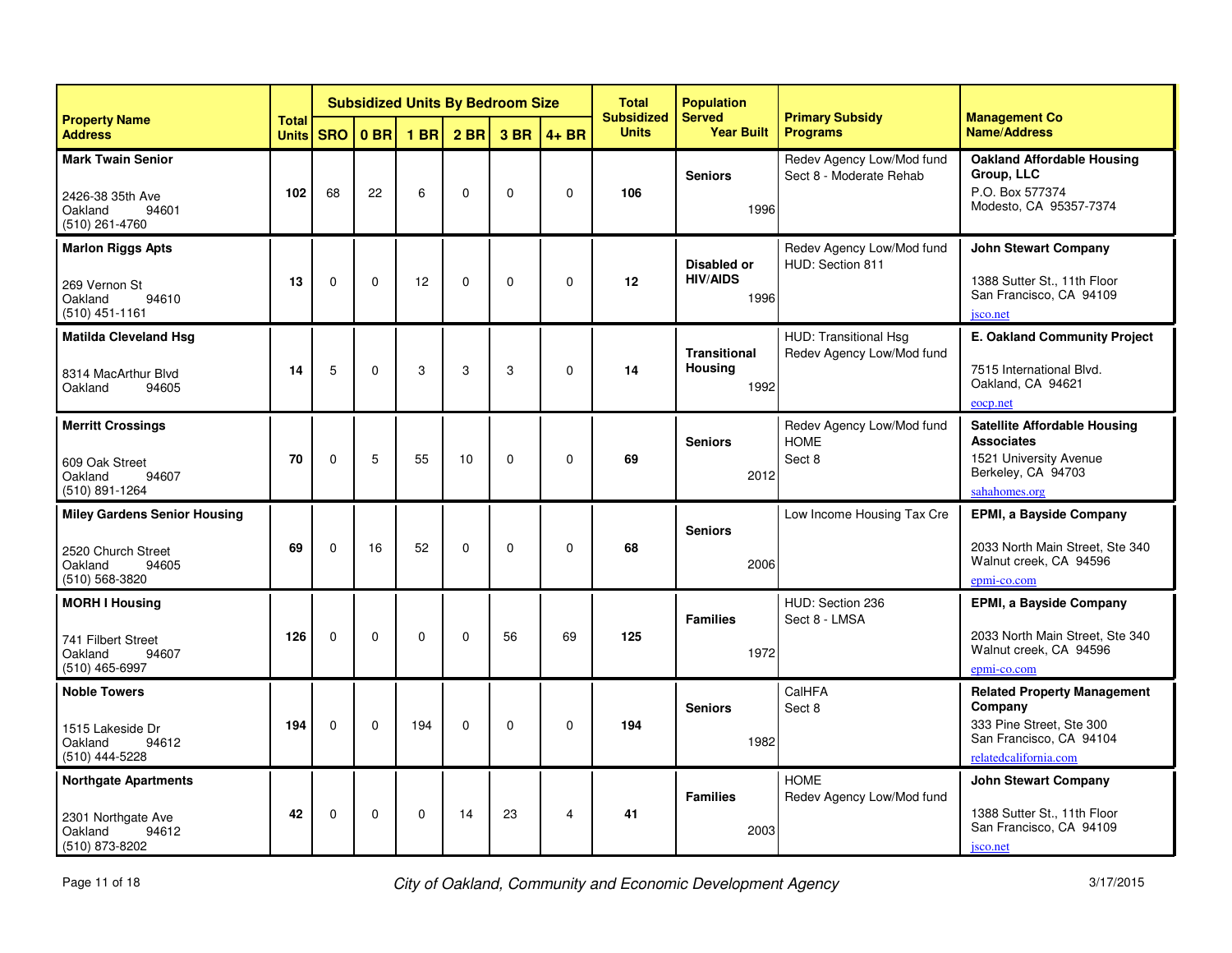|                                                                                       |                              |              |                 |                 |                 | <b>Subsidized Units By Bedroom Size</b> |                | <b>Total</b><br><b>Subsidized</b> | <b>Population</b><br><b>Served</b> | <b>Primary Subsidy</b>                                                             | <b>Management Co</b>                                                                                                          |
|---------------------------------------------------------------------------------------|------------------------------|--------------|-----------------|-----------------|-----------------|-----------------------------------------|----------------|-----------------------------------|------------------------------------|------------------------------------------------------------------------------------|-------------------------------------------------------------------------------------------------------------------------------|
| <b>Property Name</b><br><b>Address</b>                                                | <b>Total</b><br><b>Units</b> | <b>SRO</b>   | 0 <sub>BR</sub> | 1 <sub>BR</sub> | 2 <sub>BR</sub> | 3 BR                                    | $4 + BR$       | <b>Units</b>                      | <b>Year Built</b>                  | <b>Programs</b>                                                                    | <b>Name/Address</b>                                                                                                           |
| <b>Northgate Terrace</b><br>550 24th St<br>94612<br>Oakland<br>(510) 465-9346         | 201                          | $\mathbf{0}$ | 180             | 20              | $\mathbf 0$     | $\mathbf{0}$                            | $\mathbf 0$    | 200                               | <b>Seniors</b><br>1970             | HUD: Section 202/8<br>Sect 8 - LMSA                                                | <b>Christian Church Homes</b><br>303 Hegenberger Rd., Suite 201<br>Oakland, CA 94621<br>cchnc.org                             |
| <b>Nueva Vista</b><br>3700 International Blvd<br>Oakland<br>94601<br>$(510)$ 436-7108 | 30                           | $\Omega$     | $\Omega$        | 8               | 14              | $\overline{7}$                          | $\Omega$       | 29                                | <b>Families</b><br>1986            | Redev Agency housing (not L<br><b>HODAG</b>                                        | <b>Renaissance Housing Community</b><br>3700 international blyd<br>Oakland, CA 94601                                          |
| <b>Oak Center Homes</b><br>850 18th St.<br>94607<br>Oakland<br>$(510)$ 465-5138       | 89                           | $\mathbf 0$  | $\mathbf 0$     | 11              | 38              | 33                                      | $\overline{7}$ | 89                                | <b>Families</b><br>1983            | Sect 8                                                                             | <b>Alton Management</b><br>2934 Telegraph Ave, 2nd Flr<br>Oakland, CA 94609                                                   |
| Oak Center I<br>1601 Market St. Unit 106<br>94607<br>Oakland<br>(510) 834-2515        | 79                           | $\Omega$     | $\Omega$        | 33              | 20              | 11                                      | 12             | 76                                | <b>Families</b><br>1972            | HUD: Section 236<br>Sect 8 - LMSA                                                  | <b>EPMI, a Bayside Company</b><br>2033 North Main Street. Ste 340<br>Walnut creek, CA 94596<br>epmi-co.com                    |
| <b>Oak Center Towers</b><br>1515 Market St<br>Oakland<br>94607<br>$(510)$ 465-1166    | 196                          | $\Omega$     | 173             | 22              | $\mathbf 0$     | $\mathbf 0$                             | $\mathbf 0$    | 195                               | <b>Seniors</b><br>1974             | HUD: Section 236<br>Sect 8 - LMSA                                                  | <b>Episcopal Homes</b><br>P.O. Box 1027<br>Lafayette, CA 94549                                                                |
| <b>Oak Park Apartments</b><br>2618 E. 16th St<br>94601<br>Oakland<br>$(510)$ 261-8756 | 35                           | $\Omega$     | $\Omega$        | 13              | 3               | 16                                      | 2              | 34                                | <b>Families</b><br>2004            | Redev Agency Low/Mod fund<br>State: MHP                                            | <b>East Bay Asian Local</b><br>Development Corp.<br>1825 San Pablo Avenue, Suite 200<br>Oakland, CA 946012<br>ebaldc.org      |
| <b>Oak Street Terrace</b><br>1109 Oak St<br>Oakland<br>94607<br>(510) 251-1525        | 39                           | $\mathbf 0$  | 38              | $\mathbf 0$     | $\mathbf 0$     | $\mathbf 0$                             | $\mathbf 0$    | 38                                | <b>Seniors</b><br>2004             | Redev Agency Low/Mod fund<br>Fed Home Loan Bank: AHP<br>Low Income Housing Tax Cre | Satellite Affordable Housing<br><b>Associates</b><br>1521 University Avenue<br>Berkeley, CA 94703<br>sahahomes.org            |
| <b>Oak Village</b><br>780 13th St, #103<br>Oakland<br>94612<br>(510) 835-4846         | 117                          | $\mathbf 0$  | $\mathbf 0$     | $\overline{2}$  | $\mathbf{1}$    | $\mathbf 0$                             | $\mathbf 0$    | 3                                 | <b>Families</b><br>1973            | Low Income Housing Tax Cre                                                         | <b>Related Property Management</b><br>Company<br>333 Pine Street, Ste 300<br>San Francisco, CA 94104<br>relatedcalifornia.com |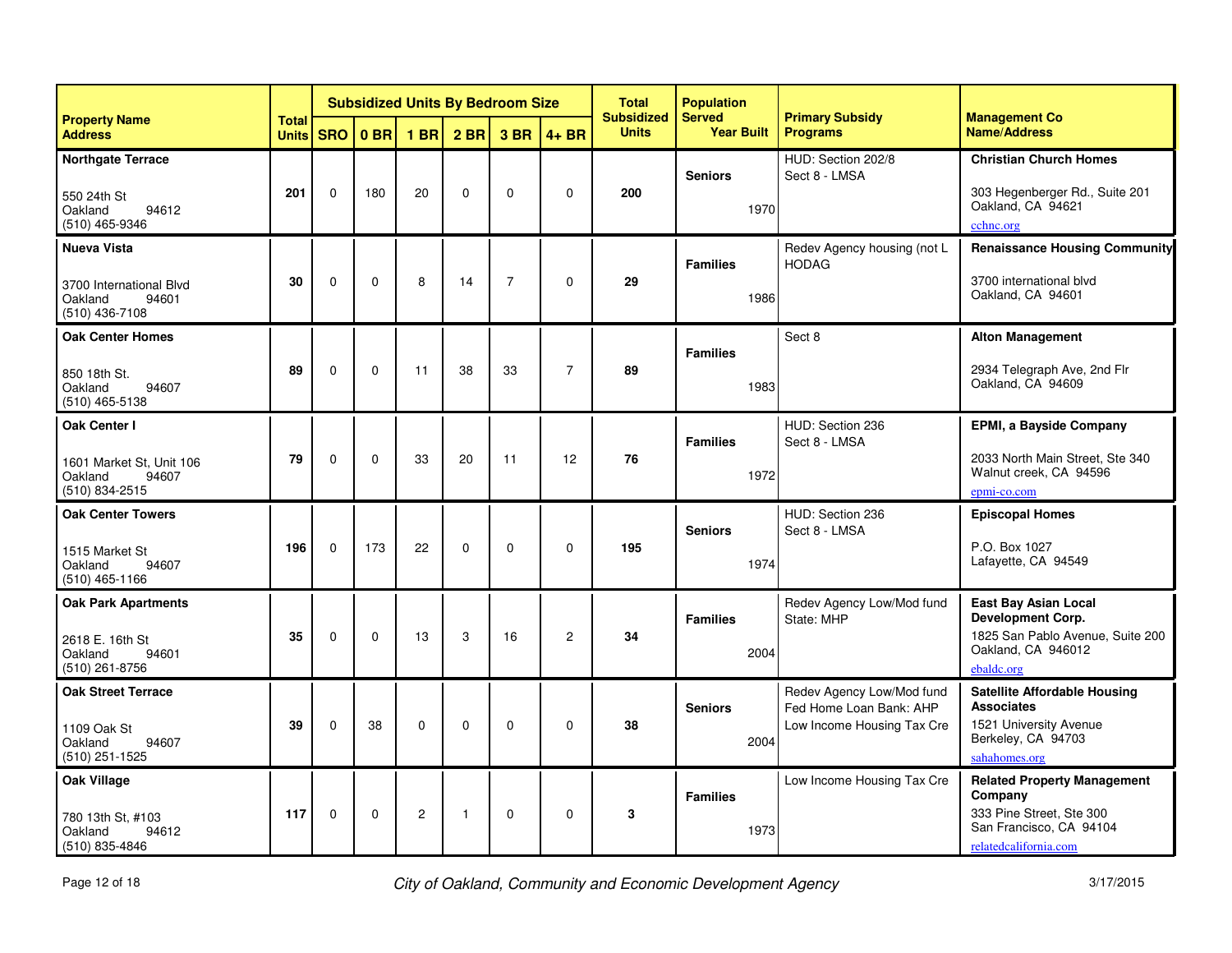|                                                                                                        |                              |             |          |              |                 | <b>Subsidized Units By Bedroom Size</b> |             | <b>Total</b><br><b>Subsidized</b> | <b>Population</b><br><b>Served</b>            | <b>Primary Subsidy</b>                                                                            | <b>Management Co</b>                                                                                                      |
|--------------------------------------------------------------------------------------------------------|------------------------------|-------------|----------|--------------|-----------------|-----------------------------------------|-------------|-----------------------------------|-----------------------------------------------|---------------------------------------------------------------------------------------------------|---------------------------------------------------------------------------------------------------------------------------|
| <b>Property Name</b><br><b>Address</b>                                                                 | <b>Total</b><br><b>Units</b> | <b>SRO</b>  | $0$ BR   | <b>1 BR</b>  | 2 <sub>BR</sub> | 3 BR                                    | $4 + BR$    | <b>Units</b>                      | <b>Year Built</b>                             | <b>Programs</b>                                                                                   | <b>Name/Address</b>                                                                                                       |
| <b>Oakland Point Limited Partnership</b><br>1448 10th St.<br>Oakland<br>94607<br>(510) 891-0310        | 31                           | $\Omega$    | 6        | $\mathbf{1}$ | 16              | 3                                       | 5           | 31                                | <b>Families</b><br>2002                       | Redev Agency Low/Mod fund<br>State: MHP<br>Sect 8                                                 | <b>East Bay Asian Local</b><br>Development Corp.<br>1825 San Pablo Avenue, Suite 200<br>Oakland, CA 946012<br>ebaldc.org  |
| <b>Orchards on Foothill</b><br>2719 Foothill Blvd<br>Oakland<br>94601<br>(510) 437-9750                | 65                           | $\Omega$    | $\Omega$ | 64           | $\Omega$        | $\Omega$                                | 0           | 64                                | <b>Seniors</b><br>2008                        | Low Income Housing Tax Cre<br><b>HOME</b><br>Redev Agency Low/Mod fund<br>Fed Home Loan Bank: AHP | <b>Satellite Affordable Housing</b><br><b>Associates</b><br>1521 University Avenue<br>Berkeley, CA 94703<br>sahahomes.org |
| <b>Otterbein Manor</b><br>5375 Manila Ave<br>Oakland<br>94618<br>(510) 653-0256                        | 39                           | $\Omega$    | 31       | 8            | $\Omega$        | $\Omega$                                | $\mathbf 0$ | 39                                | <b>Seniors</b><br>1973                        | HUD: Section 236<br>Sect 8 - LMSA                                                                 | <b>Satellite Affordable Housing</b><br><b>Associates</b><br>1521 University Avenue<br>Berkeley, CA 94703<br>sahahomes.org |
| <b>Park Blvd Manor</b><br>4135 Park Blvd<br>Oakland<br>94602<br>(510) 531-3871                         | 42                           | $\mathbf 0$ | 33       | 6            | $\mathbf 0$     | $\Omega$                                | $\mathbf 0$ | 39                                | <b>Seniors</b>                                | HUD: Section 236<br>Sect 8 - LMSA                                                                 | <b>Satellite Affordable Housing</b><br><b>Associates</b><br>1521 University Avenue<br>Berkeley, CA 94703<br>sahahomes.org |
| Percy Abram, Jr Senior<br><b>Apartments</b><br>1094 Alcatraz Ave<br>Oakland<br>94608<br>(510) 420-8802 | 44                           | $\Omega$    | $\Omega$ | 44           | $\Omega$        | $\Omega$                                | 0           | 44                                | <b>Seniors</b><br>2006                        | HUD: Section 202/8<br><b>HOME</b><br>Redev Agency Low/Mod fund                                    | <b>Christian Church Homes</b><br>303 Hegenberger Rd., Suite 201<br>Oakland, CA 94621<br>cchnc.org                         |
| <b>Peter Babcock House</b><br>2350 Woolsey St<br>Berkeley<br>94705<br>(510) 649-0021                   | 5                            | 0           | $\Omega$ | $\mathbf 0$  | $\mathbf 0$     | 0                                       | $\mathbf 0$ | 5                                 | <b>Disabled or</b><br><b>HIV/AIDS</b><br>1996 | <b>CDBG</b><br><b>HOPWA</b><br>HUD: Supp.Serv. Grant                                              | <b>Satellite Affordable Housing</b><br><b>Associates</b><br>1521 University Avenue<br>Berkeley, CA 94703<br>sahahomes.org |
| <b>Piedmont Apts</b><br>215 W MacArthur Blvd<br>94611<br>Oakland<br>(510) 658-7170                     | 250                          | $\Omega$    | 33       | 193          | 24              | $\Omega$                                | $\mathbf 0$ | 250                               | <b>Families</b><br>1998                       | Redev Agency housing (not L<br>City Bond Funds                                                    | <b>Wasatch Premier Communities</b><br>595 South Main Riverwoods<br>Parkway<br><b>Loganbillsv&amp;4321e.com/home</b>       |
| Posada de Colores<br>2221 Fruitvale Ave<br>Oakland<br>94601<br>$(510) 534 - 6200$                      | 100                          | $\Omega$    | 0        | 99           | -1              | 0                                       | $\mathbf 0$ | 100                               | <b>Seniors</b><br>1979                        | HUD: Section 202/8<br>Redev Agency Low/Mod fund                                                   | <b>Unity Council</b><br>1900 Fruitvale avenue, ste 2a<br>oakland, CA 94601<br>unitycoucil.org                             |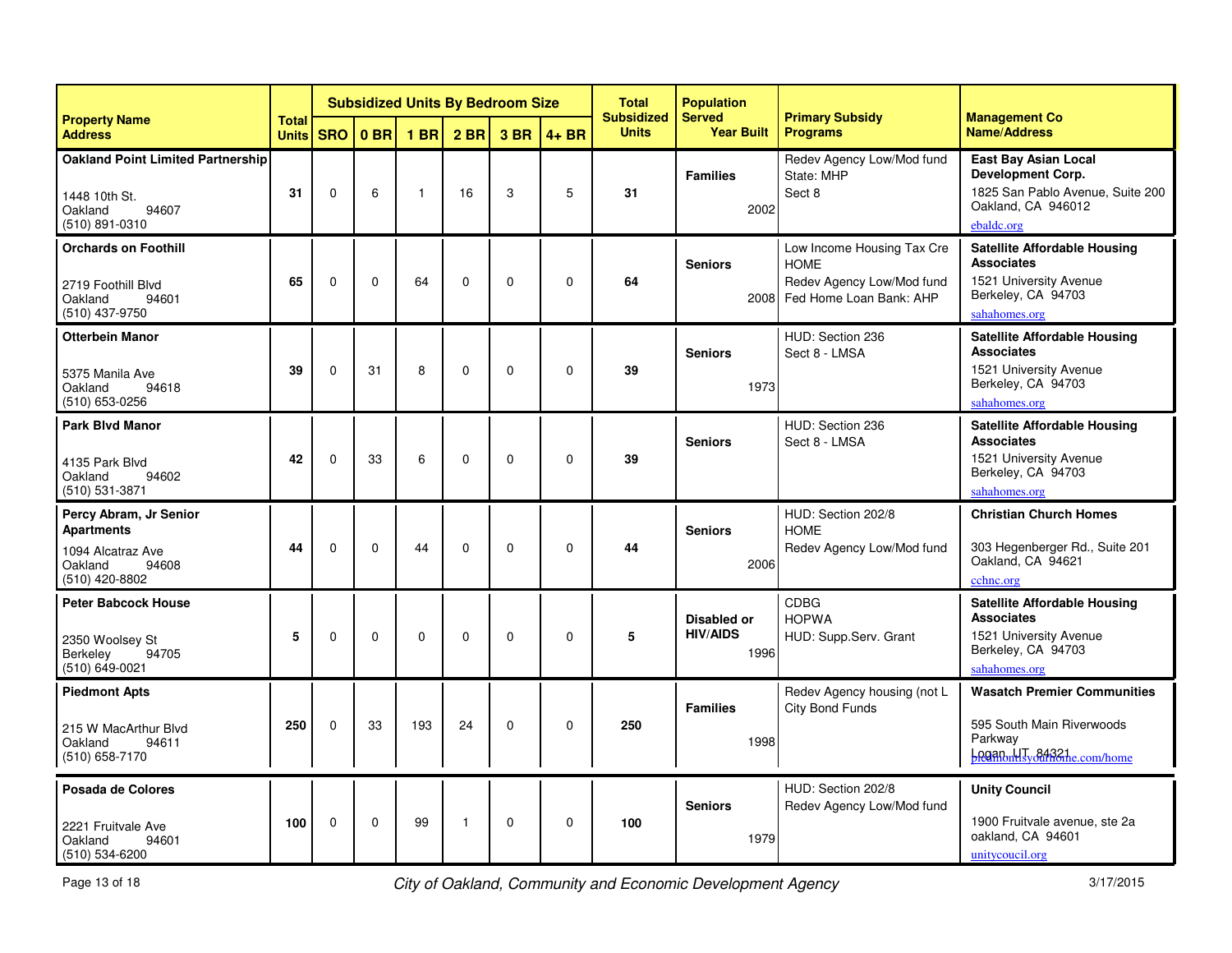|                                                                                                                |                              |             |                 |                |                 | <b>Subsidized Units By Bedroom Size</b> |              | <b>Total</b><br><b>Subsidized</b> | <b>Population</b><br><b>Served</b>            | <b>Primary Subsidy</b>                                | <b>Management Co</b>                                                                                                      |
|----------------------------------------------------------------------------------------------------------------|------------------------------|-------------|-----------------|----------------|-----------------|-----------------------------------------|--------------|-----------------------------------|-----------------------------------------------|-------------------------------------------------------|---------------------------------------------------------------------------------------------------------------------------|
| <b>Property Name</b><br><b>Address</b>                                                                         | <b>Total</b><br><b>Units</b> | <b>SRO</b>  | 0 <sub>BR</sub> | $1$ BR         | 2 <sub>BR</sub> | 3 BR                                    | $4 + BR$     | <b>Units</b>                      | <b>Year Built</b>                             | <b>Programs</b>                                       | <b>Name/Address</b>                                                                                                       |
| <b>Project Pride</b><br>2577-79 San Pablo Avenue<br>Oakland<br>94612<br>$(510)$ 446-7160                       | 20                           | 20          | $\Omega$        | 0              | $\mathbf 0$     | $\Omega$                                | $\mathbf{0}$ | 20                                | <b>Transitional</b><br><b>Housing</b><br>2012 | Redev Agency Low/Mod fund<br>HUD: NSP                 | <b>East Bay Community Recovery</b><br><b>Project</b><br>2579 San Pablo Avenue<br>Oakland, CA 94612<br>ebrp.org            |
| <b>Providence House</b><br>540 23rd St<br>94612<br>Oakland<br>(510) 444-0839                                   | 41                           | $\Omega$    | $\Omega$        | 34             | 6               | $\mathbf 0$                             | $\mathbf 0$  | 40                                | <b>Disabled or</b><br><b>HIV/AIDS</b><br>1990 | Redev Agency housing (not L<br>HUD: Section 202/8     | <b>Sisters of Providence</b><br>540 23rd Street<br>Oakland, CA 94612<br>www2.provivence.org                               |
| <b>Rising Oaks (aka Emancipation</b><br>Village)<br>3800 Coolidge Avenue<br>Oakland<br>94602<br>(510) 482-2244 | 32                           | $\Omega$    | 30              | 0              | 0               | $\mathbf 0$                             | $\mathbf 0$  | 30                                | <b>Transitional</b><br><b>Housing</b><br>2013 | Redev Agency Low/Mod fund                             | $\overline{\phantom{a}}$                                                                                                  |
| <b>Rosa Parks House</b><br>521 W. Grand Ave<br>Oakland<br>94612<br>$(510) 663 - 7313$                          | 11                           | $\Omega$    | $\overline{2}$  | $\overline{7}$ | $\overline{2}$  | $\mathbf 0$                             | $\Omega$     | 11                                | Disabled or<br><b>HIV/AIDS</b><br>1999        | <b>CDBG</b><br><b>HOPWA</b><br>HUD: Supp.Serv. Grant  | <b>B.O.S.S.</b><br>2065 Kittredge St. Suite E<br>Berkeley, CA 94704                                                       |
| <b>Rose of Sharon</b><br>1600 Lakeshore Ave<br>Oakland<br>94606<br>$(510) 832 - 6090$                          | 143                          | $\Omega$    | 83              | 56             | 0               | $\mathbf 0$                             | $\mathbf 0$  | 143                               | <b>Seniors</b><br>1977                        | HUD: Section 236<br>Sect 8 - LMSA                     | <b>PK Management</b><br>Los Angeles, CA<br>pkmanagement.com                                                               |
| <b>Saint Andrew's Manor</b><br>3250 San Pablo Ave<br>Oakland<br>94608<br>(510) 601-6144                        | 60                           | $\Omega$    | 51              | 8              | $\Omega$        | $\mathbf 0$                             | $\Omega$     | 59                                | <b>Seniors</b><br>1973                        | HUD: Section 236<br>Sect 8 - LMSA<br><b>HOME</b>      | <b>Satellite Affordable Housing</b><br><b>Associates</b><br>1521 University Avenue<br>Berkeley, CA 94703<br>sahahomes.org |
| <b>Saint Joseph's Senior</b><br>2647 International Blvd<br>94601<br>Oakland<br>$(510)$ 261-0808                | 84                           | $\Omega$    | 33              | 50             | -1              | $\Omega$                                | $\Omega$     | 83                                | <b>Seniors</b><br>2011                        | Redev Agency Low/Mod fund<br><b>HOME</b><br>Sect 8    | <b>Bridge Property Management</b><br>345 Spear Street, Ste. 700<br>San Francisco, CA 94105                                |
| Saint Marks Hotel/Victoria Plaza<br>394 12th St<br>Oakland<br>94612<br>$(510)$ 268-0274                        | 100                          | $\mathbf 0$ | $\mathbf 0$     | 100            | $\mathbf 0$     | $\mathbf 0$                             | $\mathbf 0$  | 100                               | <b>Seniors</b><br>1986                        | HUD: Section 221(d) (4)<br>Sect 8 - Substantial Rehab | <b>Conam Property Management</b><br>7580 N. Ingram Ave., Ste. 104<br>Fresno, CA 93711-5804<br>conam.com                   |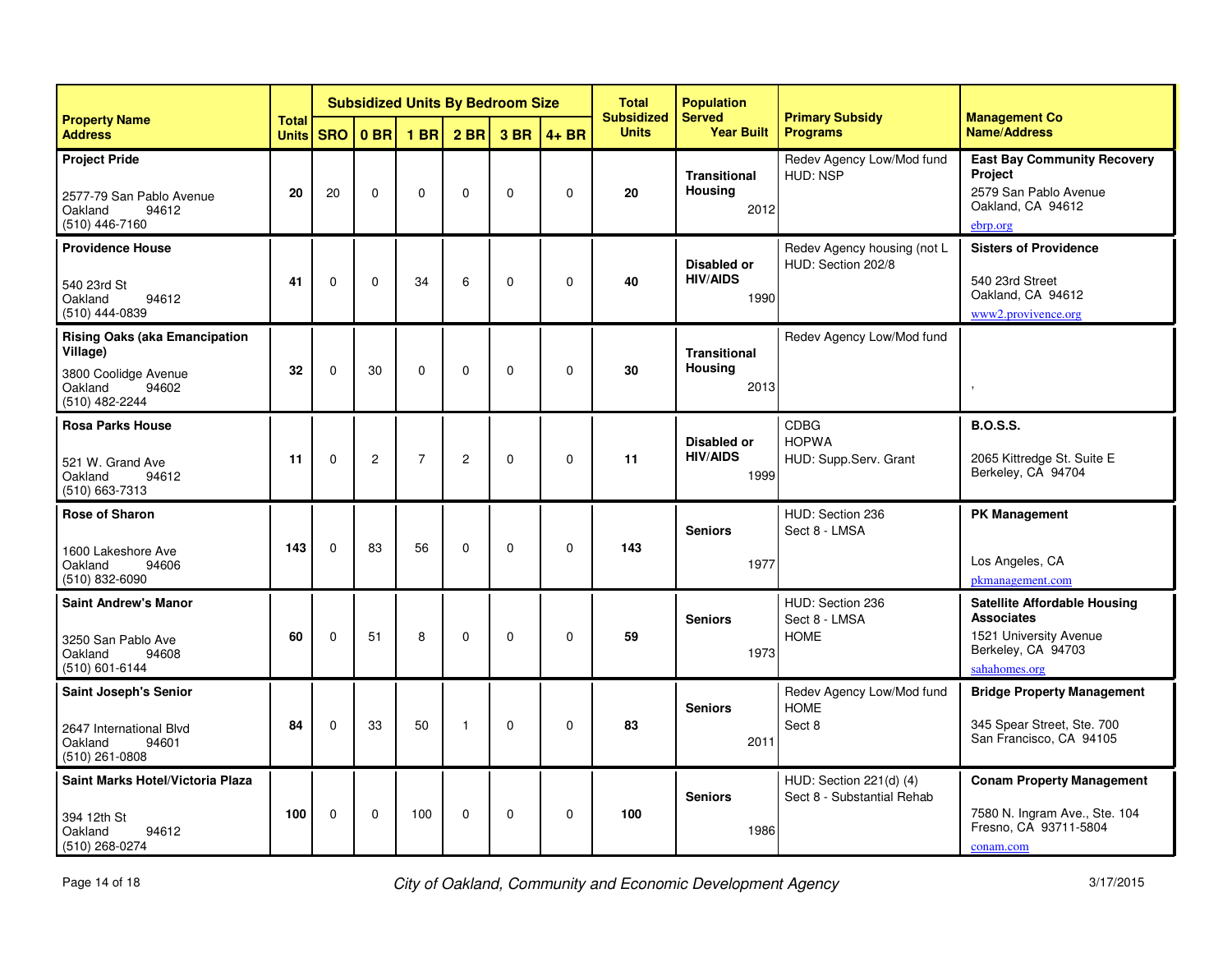|                                                                                             |                              |             |                 |              |             | <b>Subsidized Units By Bedroom Size</b> |             | <b>Total</b><br><b>Subsidized</b> | <b>Population</b><br><b>Served</b> | <b>Primary Subsidy</b><br><b>Programs</b>                                                         | <b>Management Co</b>                                                                                                            |
|---------------------------------------------------------------------------------------------|------------------------------|-------------|-----------------|--------------|-------------|-----------------------------------------|-------------|-----------------------------------|------------------------------------|---------------------------------------------------------------------------------------------------|---------------------------------------------------------------------------------------------------------------------------------|
| <b>Property Name</b><br><b>Address</b>                                                      | <b>Total</b><br><b>Units</b> | <b>SRO</b>  | 0 <sub>BR</sub> | <b>1 BR</b>  | $2$ BR      | 3 BR                                    | $4 + BR$    | <b>Units</b>                      | <b>Year Built</b>                  |                                                                                                   | <b>Name/Address</b>                                                                                                             |
| <b>Saint Mary's Gardens</b><br>801 10th St<br>94607<br>Oakland<br>(510) 465-9628            | 100                          | $\Omega$    | $\Omega$        | 100          | $\Omega$    | $\Omega$                                | $\mathbf 0$ | 100                               | <b>Seniors</b><br>1979             | Sect 8                                                                                            | <b>Christian Church Homes</b><br>303 Hegenberger Rd., Suite 201<br>Oakland, CA 94621<br>cchnc.org                               |
| <b>Saint Patrick's Terrace</b><br>1212 Center St<br>Oakland<br>94607<br>$(510)$ 251-8135    | 66                           | $\Omega$    | 57              | 8            | $\mathbf 0$ | $\mathbf 0$                             | 0           | 65                                | <b>Seniors</b><br>1973             | HUD: Section 236<br>Sect 8 - LMSA<br><b>HOME</b>                                                  | <b>Satellite Affordable Housing</b><br><b>Associates</b><br>1521 University Avenue<br>Berkeley, CA 94703<br>sahahomes.org       |
| <b>San Pablo Hotel</b><br>1955 San Pablo Ave<br>Oakland<br>94612<br>$(510)$ 238-1500        | 144                          | 144         | $\mathbf 0$     | $\mathbf 0$  | $\mathbf 0$ | $\mathbf 0$                             | $\mathbf 0$ | 144                               | <b>Seniors</b><br>1995             | Redev Agency housing (not L<br>State: CALDAP                                                      | <b>East Bay Asian Local</b><br><b>Development Corp.</b><br>1825 San Pablo Avenue, Suite 200<br>Oakland, CA 946012<br>ebaldc.org |
| <b>Santana Apts</b><br>2220 10th Ave<br>94606<br>Oakland<br>(510) 533-9848                  | 30                           | $\Omega$    | 6               | 12           | 6           | 6                                       | 0           | 30                                | <b>Families</b><br>1992            | City of Oakland<br>Redev Agency Low/Mod fund<br>State: CALDAP                                     | <b>Mercy Services</b><br>1360 Mission St. Suite 300<br>San Francisco, CA 94103<br>mercyhousing.org                              |
| <b>Satellite Central</b><br>540 21st St<br>Oakland<br>94612<br>$(510)$ 451-8636             | 151                          | $\Omega$    | 115             | 35           | $\Omega$    | $\Omega$                                | $\mathbf 0$ | 150                               | <b>Seniors</b><br>1970             | HUD: Section 236<br>Sect 8 - LMSA                                                                 | <b>Satellite Affordable Housing</b><br><b>Associates</b><br>1521 University Avenue<br>Berkeley, CA 94703<br>sahahomes.org       |
| <b>Seven Directions</b><br>2946 International Blvd<br>Oakland<br>94601<br>(510) 533-8048    | 36                           | $\Omega$    | $\overline{c}$  | $\mathbf{2}$ | 17          | 13                                      | 1           | 35                                | <b>Families</b><br>2008            | Low Income Housing Tax Cre<br>Redev Agency Low/Mod fund<br><b>HOMF</b><br>Fed Home Loan Bank: AHP | <b>East Bay Asian Local</b><br><b>Development Corp.</b><br>1825 San Pablo Avenue, Suite 200<br>Oakland, CA 946012<br>ebaldc.org |
| <b>Sister Thea Bowman Manor</b><br>6400 San Pablo Ave<br>94608<br>Oakland<br>(510) 420-8802 | 55                           | $\Omega$    | 14              | 41           | $\mathbf 0$ | $\Omega$                                | $\Omega$    | 55                                | <b>Seniors</b><br>1990             | HUD: Section 202/8<br>Redev Agency Low/Mod fund                                                   | <b>Christian Church Homes</b><br>303 Hegenberger Rd., Suite 201<br>Oakland, CA 94621<br>cchnc.org                               |
| <b>Slim Jenkins Ct</b><br>700 Willow St<br>Oakland<br>94607<br>$(510)$ 451-5042             | 32                           | $\mathbf 0$ | $\mathbf 0$     | $\mathbf 0$  | 13          | $\mathbf 0$                             | $\mathbf 0$ | 31                                | <b>Families</b><br>1991            | Redev Agency Low/Mod fund<br><b>HODAG</b><br><b>CDBG</b><br>CalHFA                                | <b>East Bay Asian Local</b><br><b>Development Corp.</b><br>1825 San Pablo Avenue, Suite 200<br>Oakland, CA 946012<br>ebaldc.org |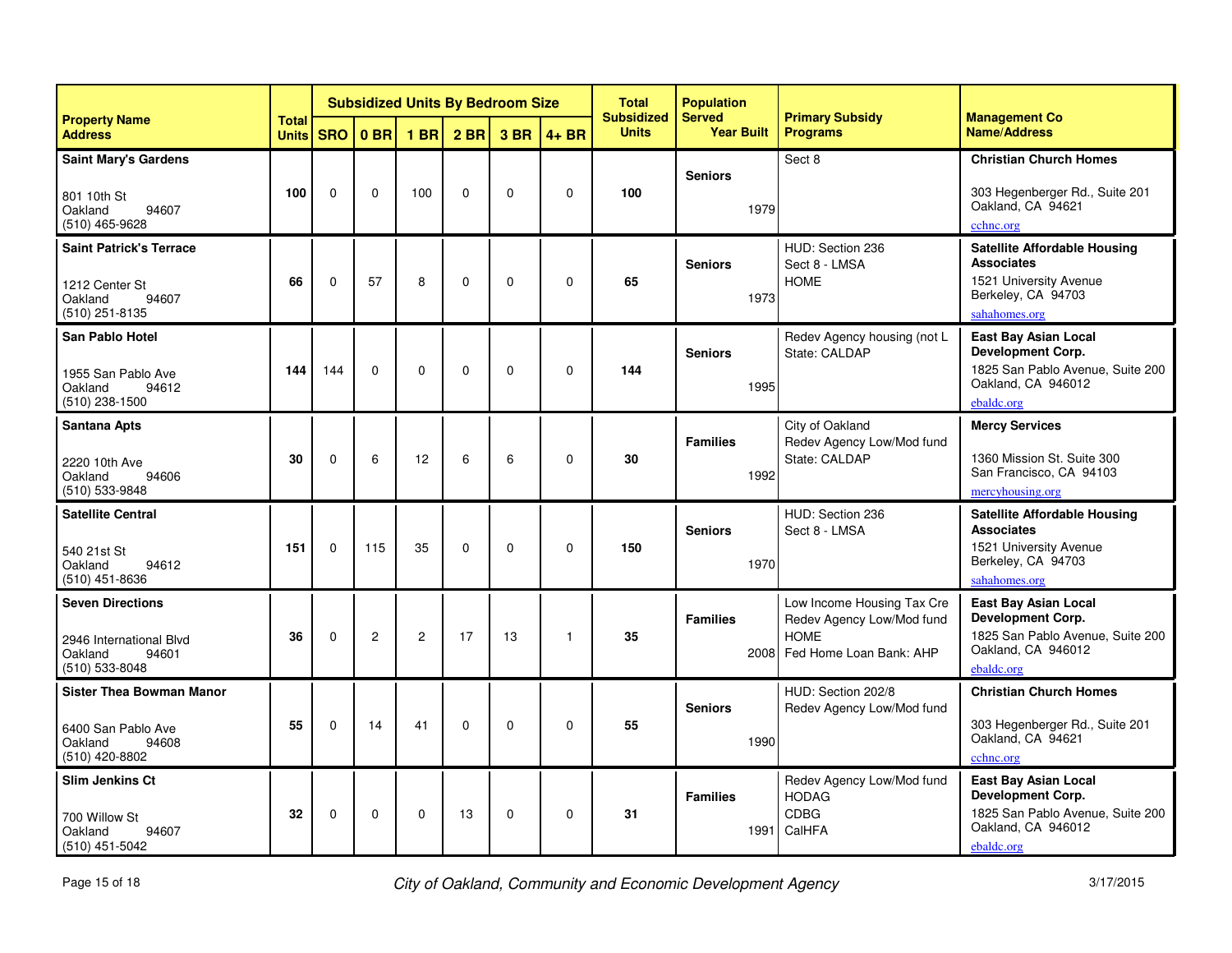|                                                                                                                              |                              |             |                |              |                 | <b>Subsidized Units By Bedroom Size</b> |                | <b>Total</b><br><b>Subsidized</b> | <b>Population</b><br><b>Served</b> | <b>Primary Subsidy</b><br><b>Programs</b>                                                        | <b>Management Co</b>                                                                                              |
|------------------------------------------------------------------------------------------------------------------------------|------------------------------|-------------|----------------|--------------|-----------------|-----------------------------------------|----------------|-----------------------------------|------------------------------------|--------------------------------------------------------------------------------------------------|-------------------------------------------------------------------------------------------------------------------|
| <b>Property Name</b><br><b>Address</b>                                                                                       | <b>Total</b><br><b>Units</b> | <b>SRO</b>  | $0$ BR         | $1$ BR       | 2 <sub>BR</sub> | 3 BR                                    | $4 + BR$       | <b>Units</b>                      | <b>Year Built</b>                  |                                                                                                  | <b>Name/Address</b>                                                                                               |
| <b>Sojourner Truth Manor</b><br>5815, 5915, 6015 Martin Luther King<br>Oakland<br>94609<br>$(510)$ 655-4413                  | 88                           | $\Omega$    | 74             | 13           | $\Omega$        | $\Omega$                                | $\mathbf 0$    | 87                                | <b>Seniors</b><br>1976             | HUD: Section 236<br>Sect 8 - LMSA<br><b>HOME</b>                                                 | <b>Christian Church Homes</b><br>303 Hegenberger Rd., Suite 201<br>Oakland, CA 94621<br>cchnc.org                 |
| <b>Southlake Tower</b><br>1501 Alice St<br>Oakland<br>94612<br>$(510)$ 465-0481                                              | 130                          | $\Omega$    | $\Omega$       | 129          | $\Omega$        | $\Omega$                                | $\Omega$       | 129                               | <b>Seniors</b><br>2004             | HUD: Section 221(d) (4)<br>Sect 8 - New Construction<br><b>HOME</b><br>Redev Agency Low/Mod fund | <b>Christian Church Homes</b><br>303 Hegenberger Rd., Suite 201<br>Oakland, CA 94621<br>cchnc.org                 |
| <b>Stanley Avenue Apartments</b><br>6006 International Blvd<br>Oakland<br>94621<br>(510) 638-5329                            | 24                           | $\mathbf 0$ | $\mathbf 0$    | 5            | 5               | 11                                      | $\overline{c}$ | 23                                | <b>Families</b><br>2003            | <b>HOME</b><br>State: MHP<br>HUD: Shelter + Care                                                 | <b>John Stewart Company</b><br>1388 Sutter St., 11th Floor<br>San Francisco, CA 94109<br>jsco.net                 |
| <b>Swans Market Housing</b><br>918 Clay St.<br>Oakland<br>94607<br>(510) 834-3671                                            | 18                           | $\Omega$    | $\Omega$       | 8            | 10              | $\Omega$                                | $\mathbf 0$    | 18                                | <b>Families</b><br>1999            | CalHFA<br><b>HOPWA</b><br>Redev Agency: non-hsg funds                                            | East Bay Asian Local<br>Development Corp.<br>1825 San Pablo Avenue, Suite 200<br>Oakland, CA 946012<br>ebaldc.org |
| <b>Sylvester Rutledge Manor (North</b><br><b>Oakland Senior)</b><br>3255 San Pablo Ave<br>Oakland<br>94608<br>(510) 595-0293 | 65                           | $\Omega$    | $\Omega$       | 64           | $\Omega$        | $\Omega$                                | $\mathbf 0$    | 64                                | <b>Seniors</b><br>2003             | Redev Agency Low/Mod fund                                                                        | <b>Christian Church Homes</b><br>303 Hegenberger Rd., Suite 201<br>Oakland, CA 94621<br>cchnc.org                 |
| Tassafaronga Village, Phase 1<br>919 85th Avenue<br>Oakland<br>94621                                                         | 137                          | 0           | $\Omega$       | 16           | 48              | 56                                      | 16             | 136                               | <b>Families</b>                    | Low Income Housing Tax Cre<br>State: MHP<br>Redev Agency Low/Mod fund<br>2010 Sect 8             |                                                                                                                   |
| Tassafaronga Village, Phase 2<br>919 85th Avenue<br>Oakland<br>94621                                                         | 20                           | $\mathbf 0$ | $\overline{7}$ | $\mathbf{1}$ | 12              | 0                                       | $\mathbf 0$    | 20                                | <b>Families</b><br>2010            | Low Income Housing Tax Cre<br><b>HOPWA</b><br>Sect 8                                             | <b>John Stewart Company</b><br>1388 Sutter St., 11th Floor<br>San Francisco, CA 94109<br>jsco.net                 |
| <b>Taylor Methodist</b><br>1080 14th St<br>Oakland<br>94607<br>(510) 663-0177                                                | 12                           | 0           | 0              | $\mathbf 0$  | 8               | 4                                       | $\mathbf 0$    | 12                                | <b>Families</b>                    | HUD: Section 236                                                                                 | $\,$                                                                                                              |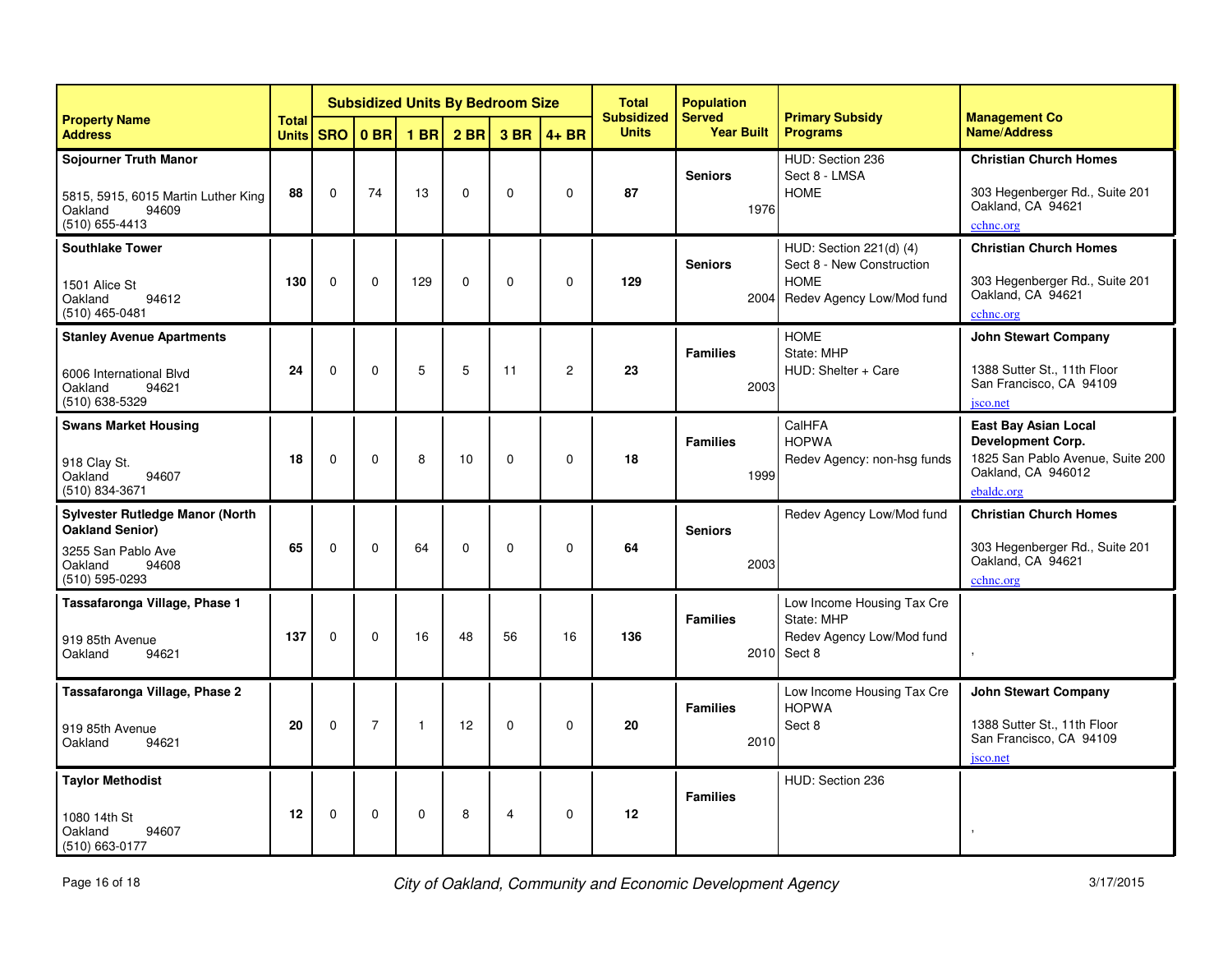|                                                                                                 |                              |            |                 |             |                 | <b>Subsidized Units By Bedroom Size</b> |             | <b>Total</b><br><b>Subsidized</b> | <b>Population</b><br><b>Served</b>            | <b>Primary Subsidy</b>                                                        | <b>Management Co</b>                                                                                                                    |
|-------------------------------------------------------------------------------------------------|------------------------------|------------|-----------------|-------------|-----------------|-----------------------------------------|-------------|-----------------------------------|-----------------------------------------------|-------------------------------------------------------------------------------|-----------------------------------------------------------------------------------------------------------------------------------------|
| <b>Property Name</b><br><b>Address</b>                                                          | <b>Total</b><br><b>Units</b> | <b>SRO</b> | 0 <sub>BR</sub> | $1$ BR      | 2 <sub>BR</sub> | 3 BR                                    | $4 + BR$    | <b>Units</b>                      | <b>Year Built</b>                             | <b>Programs</b>                                                               | <b>Name/Address</b>                                                                                                                     |
| <b>The Savoy</b><br>587 15th St<br>Oakland<br>94612<br>(510) 444-1414                           | 106                          | 105        | $\Omega$        | $\mathbf 0$ | $\mathbf 0$     | $\Omega$                                | $\mathbf 0$ | 105                               | <b>Residential</b><br>Hotel<br>2013           | Redev Agency Low/Mod fund<br><b>HOME</b>                                      | <b>John Stewart Company</b><br>1388 Sutter St., 11th Floor<br>San Francisco, CA 94109<br>jsco.net                                       |
| <b>Town Center at Acorn</b><br>1143-10th St.<br>Oakland<br>94607<br>(510) 444-8942              | 206                          | 0          | 18              | 25          | 63              | 90                                      | 10          | 206                               | <b>Families</b><br>2000                       | Redev Agency Low/Mod fund<br><b>CDBG</b><br>HUD: Other<br>Sect 8              | <b>John Stewart Company</b><br>1388 Sutter St., 11th Floor<br>San Francisco, CA 94109<br>jsco.net                                       |
| <b>Transitional Housing - Walnut St</b><br>9905 Walnut St<br>Oakland<br>94603                   | 4                            | $\Omega$   | $\Omega$        | $\Omega$    | 4               | $\Omega$                                | $\mathbf 0$ | 4                                 | <b>Transitional</b><br><b>Housing</b><br>1992 | HUD: Transitional Hsg<br>Redev Agency housing (not L<br>City of Oakland       |                                                                                                                                         |
| <b>United Together Manor</b><br>9410 MacArthur Blvd<br>Oakland<br>94605<br>(510) 632-8093       | 18                           | $\Omega$   | $\Omega$        | 11          | 6               | $\Omega$                                | $\Omega$    | 17                                | <b>Families</b><br>1992                       | Redev Agency Low/Mod fund<br>City of Oakland<br>Sect 8<br>HUD: Shelter + Care | <b>Diversified Property Services</b><br>P.O. Box 18558<br>Oakland, CA 94619                                                             |
| <b>Uptown Apartments</b><br>500, 600, 601 Williams Street<br>Oakland<br>94612<br>(510) 452-8276 | 665                          | $\Omega$   | 32              | 75          | 50              | 9                                       | $\mathbf 0$ | 166                               | <b>Families</b><br>2008                       | Redev Agency: non-hsg funds                                                   | <b>Forest City Residential</b><br>Management<br>500 William St (after mid-2008)<br>601 William St (until mid-2008)<br>Oakland, CA 94612 |
| <b>Valdez Plaza</b><br>280 28th St<br>Oakland<br>94611<br>(510) 268-0153                        | 150                          | 0          | $\mathbf 0$     | 150         | 0               | $\mathbf 0$                             | $\mathbf 0$ | 150                               | <b>Seniors</b><br>1981                        | HUD: Section 236<br>Sect 8 - LMSA                                             | <b>Satellite Affordable Housing</b><br><b>Associates</b><br>1521 University Avenue<br>Berkeley, CA 94703<br>sahahomes.org               |
| <b>Ventana Townhouse</b><br>2000 internaitonal blvd<br>94606<br>Oakland<br>(510) 479-1535       | 20                           | 0          | 0               | $\mathbf 0$ | 19              | 0                                       | $\mathbf 0$ | 19                                | <b>Families</b><br>1987                       | Redev Agency housing (not L<br><b>HODAG</b><br><b>CDBG</b><br>Sect 8          | <b>Best Bay Apartments</b><br>160 Franklin Street, ste. 300<br>Oakland, CA 94607<br>bestbayapartments.net                               |
| <b>West Street</b><br>3927 West St.<br>Oakland<br>94608                                         | 3                            | $\Omega$   | $\Omega$        | 0           | $\mathbf{1}$    | $\overline{c}$                          | 0           | 3                                 | <b>Families</b><br>1999                       | <b>CDBG</b>                                                                   | <b>Community Development</b><br><b>Corporation of Oakland</b><br>5636 Shattuck Avenue<br>Oakland, CA 94609                              |